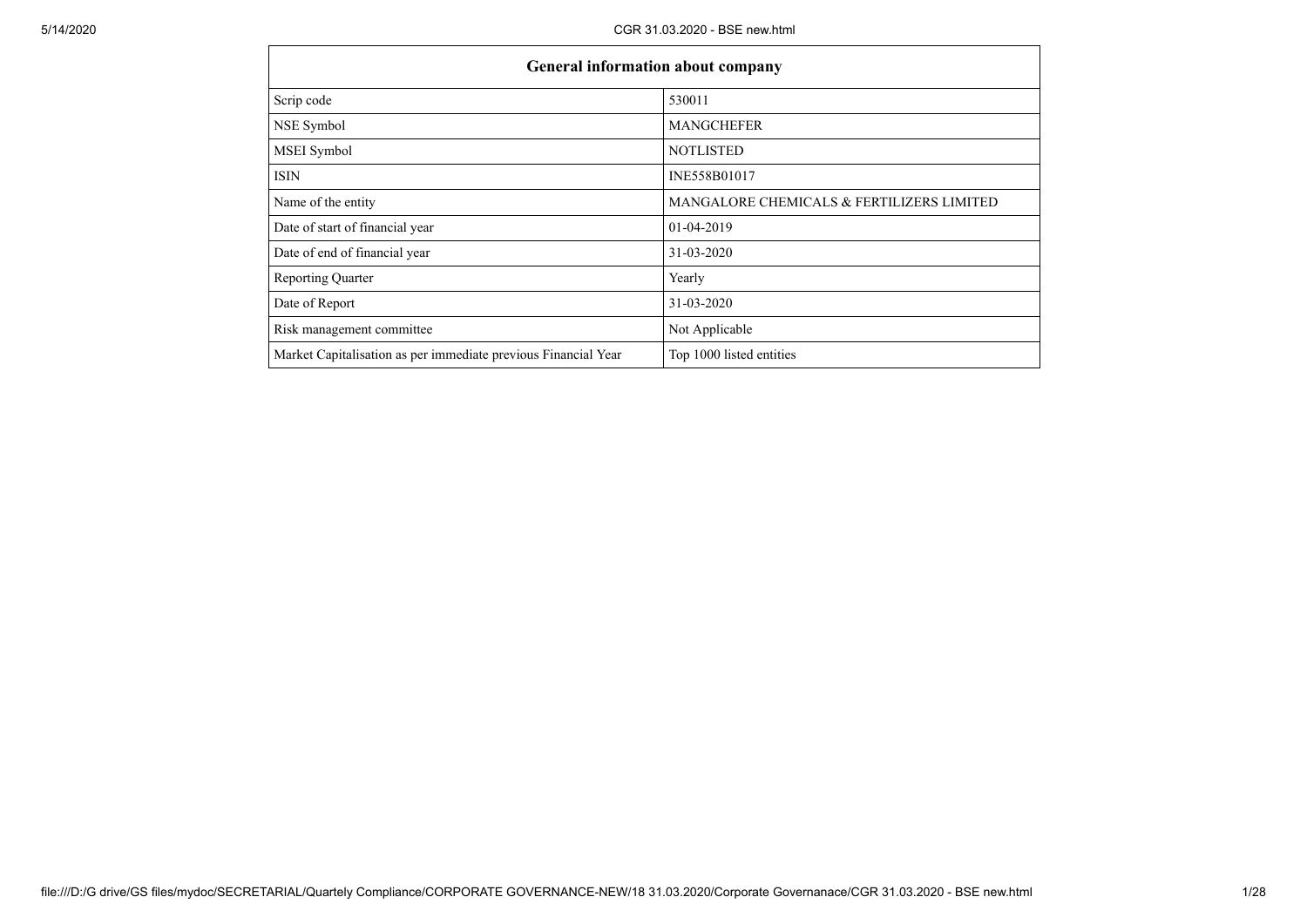|                                                                                                                                                                                                                                                                                                                                                                                                                                                                                                                            | <b>Annexure I</b>                                                    |                                    |            |          |                                                       |                                                                                                                                                |                                                                                                                                                                      |                                                                                                                                                                          |                                                                                                                                                                                                                    |                                      |                                                          |            |  |    |                |          |                |              |  |  |
|----------------------------------------------------------------------------------------------------------------------------------------------------------------------------------------------------------------------------------------------------------------------------------------------------------------------------------------------------------------------------------------------------------------------------------------------------------------------------------------------------------------------------|----------------------------------------------------------------------|------------------------------------|------------|----------|-------------------------------------------------------|------------------------------------------------------------------------------------------------------------------------------------------------|----------------------------------------------------------------------------------------------------------------------------------------------------------------------|--------------------------------------------------------------------------------------------------------------------------------------------------------------------------|--------------------------------------------------------------------------------------------------------------------------------------------------------------------------------------------------------------------|--------------------------------------|----------------------------------------------------------|------------|--|----|----------------|----------|----------------|--------------|--|--|
|                                                                                                                                                                                                                                                                                                                                                                                                                                                                                                                            | Annexure I to be submitted by listed entity on quarterly basis       |                                    |            |          |                                                       |                                                                                                                                                |                                                                                                                                                                      |                                                                                                                                                                          |                                                                                                                                                                                                                    |                                      |                                                          |            |  |    |                |          |                |              |  |  |
|                                                                                                                                                                                                                                                                                                                                                                                                                                                                                                                            | I. Composition of Board of Directors                                 |                                    |            |          |                                                       |                                                                                                                                                |                                                                                                                                                                      |                                                                                                                                                                          |                                                                                                                                                                                                                    |                                      |                                                          |            |  |    |                |          |                |              |  |  |
|                                                                                                                                                                                                                                                                                                                                                                                                                                                                                                                            | Disclosure of notes on composition of board of directors explanatory |                                    |            |          |                                                       |                                                                                                                                                |                                                                                                                                                                      |                                                                                                                                                                          |                                                                                                                                                                                                                    |                                      |                                                          |            |  |    |                |          |                |              |  |  |
|                                                                                                                                                                                                                                                                                                                                                                                                                                                                                                                            |                                                                      |                                    |            |          |                                                       |                                                                                                                                                |                                                                                                                                                                      |                                                                                                                                                                          |                                                                                                                                                                                                                    |                                      | Wether the listed entity has a Regular Chairperson   Yes |            |  |    |                |          |                |              |  |  |
| Whether Chairperson is related to MD or CEO No<br>Whether<br>special<br>Title<br>resolution<br>Date of<br><b>Initial Date</b><br>Date<br>Category 3<br>Date of Re-<br>Date of<br>(Mr)<br>Name of the<br>Category 2<br>passed?<br>passing<br>Category 1<br>Sr<br>PAN<br><b>DIN</b><br>of<br>of<br>of directors<br>of directors<br>$\sqrt{ }$<br>of directors<br>appointment<br>Director<br>Refer Reg.<br>special<br>cessation<br><b>Birth</b><br>appointment<br>Ms)<br>$17(1A)$ of<br>resolution<br>Listing<br>Regulations] |                                                                      |                                    |            |          | Tenure<br>of<br>director<br>(in<br>months)            | No of<br>Directorship<br>in listed<br>entities<br>including<br>this listed<br>entity (Refer<br>Regulation<br>17A of<br>Listing<br>Regulations) | No of<br>Independent<br>Directorship<br>in listed<br>entities<br>including<br>this listed<br>entity<br>(Refer<br>Regulation<br>$17A(1)$ of<br>Listing<br>Regulations | Number of<br>memberships<br>in Audit/<br>Stakeholder<br>Committee(s)<br>including this<br>listed entity<br>(Refer<br>Regulation<br>$26(1)$ of<br>Listing<br>Regulations) | No of post<br>$\sigma$ f<br>Chairperson<br>in Audit/<br>Stakeholder<br>Committee<br>held in listed<br>entities<br>including<br>this listed<br>entity (Refer<br>Regulation<br>$26(1)$ of<br>Listing<br>Regulations) | Notes for<br>not<br>providing<br>PAN | Notes for<br>not<br>providing<br><b>DIN</b>              |            |  |    |                |          |                |              |  |  |
| $\mathbf{1}$                                                                                                                                                                                                                                                                                                                                                                                                                                                                                                               | Mr                                                                   | <b>ARUN</b><br><b>DUGGAL</b>       | AEJPD7754D | 00024262 | Non-<br>Executive -<br>Independent<br>Director        | Chairperson                                                                                                                                    | Shareholder<br>Director                                                                                                                                              | $01 -$<br>$10-$<br>1946                                                                                                                                                  | NA                                                                                                                                                                                                                 |                                      | 29-09-2015                                               | 19-10-2015 |  | 60 | $\Omega$       | 3        | 5              | $\mathbf{0}$ |  |  |
| $\overline{c}$                                                                                                                                                                                                                                                                                                                                                                                                                                                                                                             | Mr                                                                   | <b>N SURESH</b><br><b>KRISHNAN</b> | AALPK2725K | 00021965 | Executive<br>Director                                 | Not<br>Applicable                                                                                                                              | $\rm MD$                                                                                                                                                             | $03 -$<br>$06 -$<br>1964                                                                                                                                                 | NA                                                                                                                                                                                                                 |                                      | 29-09-2015                                               | 01-01-2016 |  |    | $\overline{4}$ | $\theta$ | $\overline{4}$ |              |  |  |
| 3                                                                                                                                                                                                                                                                                                                                                                                                                                                                                                                          | Mr                                                                   | <b>AKSHAY</b><br><b>PODDAR</b>     | AFUPP0096C | 00008686 | Non-<br>Executive -<br>Non<br>Independent<br>Director | Not<br>Applicable                                                                                                                              |                                                                                                                                                                      | $20 -$<br>$07 -$<br>1976                                                                                                                                                 | NA                                                                                                                                                                                                                 |                                      | 29-09-2015                                               | 29-09-2015 |  |    | 5              | $\theta$ | 2              |              |  |  |
| $\overline{4}$                                                                                                                                                                                                                                                                                                                                                                                                                                                                                                             | Mr                                                                   | D A<br>PRASANNA                    | AAGPP4040F | 0025337  | Non-<br>Executive -<br>Independent<br>Director        | Not<br>Applicable                                                                                                                              | Shareholder<br>Director                                                                                                                                              | $03 -$<br>$10-$<br>1948                                                                                                                                                  | NA                                                                                                                                                                                                                 |                                      | 06-05-2016                                               | 06-05-2016 |  | 60 | $\Omega$       |          | $\mathbf{1}$   |              |  |  |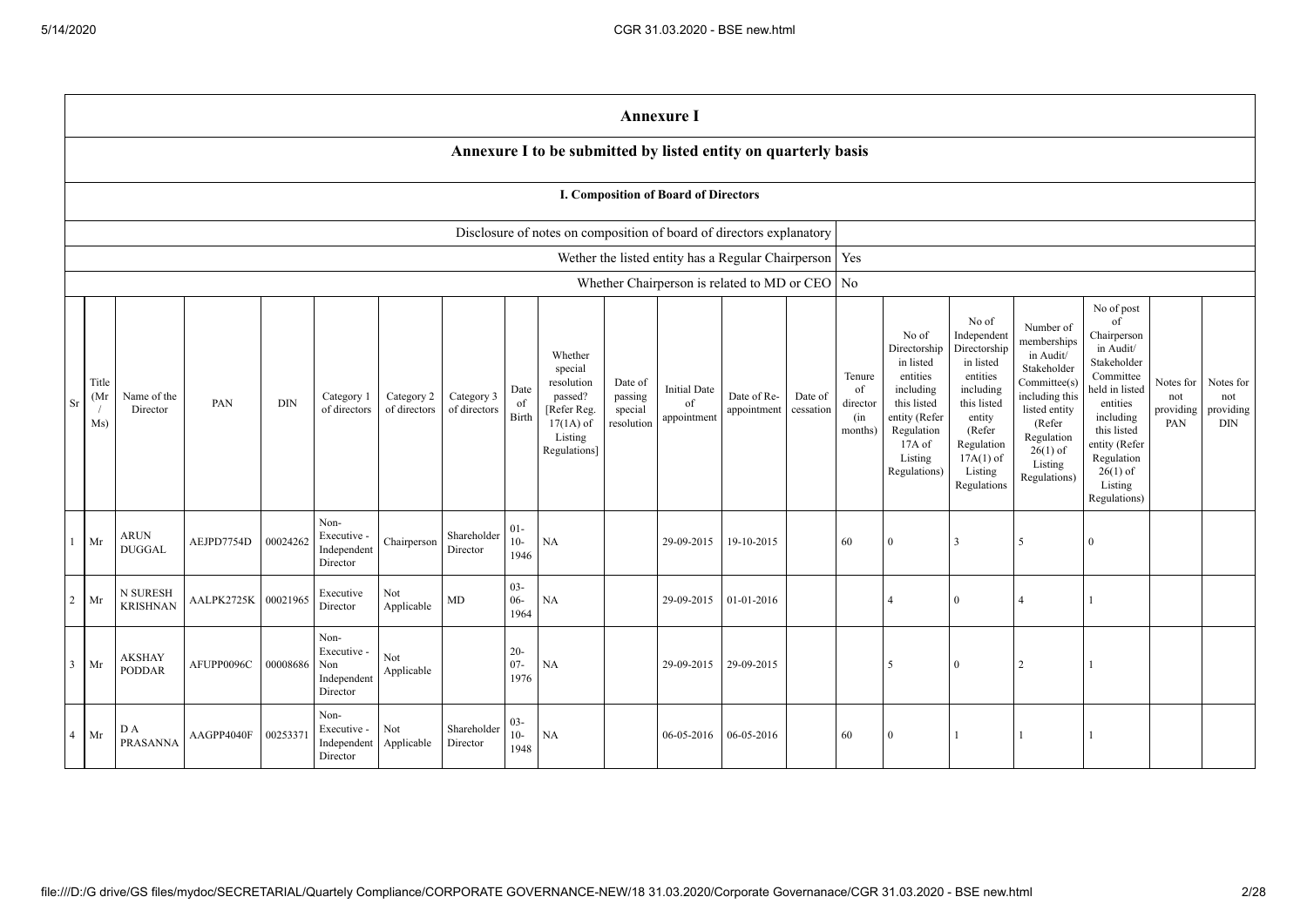**TELEVISION** 

|             |                     |                                     |                     |            |                                                       |                               |                            |                          | <b>I. Composition of Board of Directors</b>                                                          |                                             |                                          |                            |                      |                                            |                                                                                                                                                |                                                                                                                                                                      |                                                                                                                                                                          |                                                                                                                                                             |
|-------------|---------------------|-------------------------------------|---------------------|------------|-------------------------------------------------------|-------------------------------|----------------------------|--------------------------|------------------------------------------------------------------------------------------------------|---------------------------------------------|------------------------------------------|----------------------------|----------------------|--------------------------------------------|------------------------------------------------------------------------------------------------------------------------------------------------|----------------------------------------------------------------------------------------------------------------------------------------------------------------------|--------------------------------------------------------------------------------------------------------------------------------------------------------------------------|-------------------------------------------------------------------------------------------------------------------------------------------------------------|
|             |                     |                                     |                     |            |                                                       |                               |                            |                          | Disclosure of notes on composition of board of directors explanatory                                 |                                             |                                          |                            |                      |                                            |                                                                                                                                                |                                                                                                                                                                      |                                                                                                                                                                          |                                                                                                                                                             |
|             |                     |                                     |                     |            |                                                       |                               |                            |                          | Wether the listed entity has a Regular Chairperson                                                   |                                             |                                          |                            |                      |                                            |                                                                                                                                                |                                                                                                                                                                      |                                                                                                                                                                          |                                                                                                                                                             |
| Sr          | Title<br>(Mr<br>Ms) | Name of the<br>Director             | PAN                 | <b>DIN</b> | Category 1<br>of directors                            | Category 2<br>of<br>directors | Category 3<br>of directors | Date<br>of<br>Birth      | Whether<br>special<br>resolution<br>passed?<br>[Refer Reg.<br>$17(1A)$ of<br>Listing<br>Regulations] | Date of<br>passing<br>special<br>resolution | <b>Initial Date</b><br>of<br>appointment | Date of Re-<br>appointment | Date of<br>cessation | Tenure<br>of<br>director<br>(in<br>months) | No of<br>Directorship<br>in listed<br>entities<br>including<br>this listed<br>entity (Refer<br>Regulation<br>17A of<br>Listing<br>Regulations) | No of<br>Independent<br>Directorship<br>in listed<br>entities<br>including<br>this listed<br>entity<br>(Refer<br>Regulation<br>$17A(1)$ of<br>Listing<br>Regulations | Number of<br>memberships<br>in Audit/<br>Stakeholder<br>Committee(s)<br>including this<br>listed entity<br>(Refer<br>Regulation<br>$26(1)$ of<br>Listing<br>Regulations) | No of<br>of<br>Chairp<br>in Au<br>Stakeh <sub>®</sub><br>Comm<br>held in<br>entiti<br>includ<br>this lis<br>entity (<br>Regula<br>26(1)<br>Listi<br>Regulat |
| $5^{\circ}$ | Mr                  | <b>SUNIL</b><br><b>SETHY</b>        | ABTPS5430L          | 00244104   | Non-<br>Executive -<br>Non<br>Independent<br>Director | Not<br>Applicable             |                            | $27 -$<br>$03 -$<br>1951 | NA                                                                                                   |                                             | 29-07-2017                               | 29-07-2017                 |                      |                                            | 2                                                                                                                                              | $\mathbf{0}$                                                                                                                                                         |                                                                                                                                                                          |                                                                                                                                                             |
| 6           | Mr                  | $\rm K$<br>PRABHAKAR<br><b>RAO</b>  | AALPR0847D          | 00898513   | Executive<br>Director                                 | Not<br>Applicable             |                            | $02 -$<br>$07 -$<br>1955 | <b>NA</b>                                                                                            |                                             | 01-08-2017                               | 01-08-2017                 |                      |                                            |                                                                                                                                                | $\mathbf{0}$                                                                                                                                                         | $\theta$                                                                                                                                                                 | $\mathbf{0}$                                                                                                                                                |
| $\tau$      | Mrs                 | <b>RITA MENON</b>                   | AGBPM3708N 00064714 |            | Non-<br>Executive -<br>Independent<br>Director        | Not<br>Applicable             | Shareholder<br>Director    | $25 -$<br>$12 -$<br>1951 | NA                                                                                                   |                                             | 29-07-2017                               | 29-07-2017                 |                      | 36                                         | $\Omega$                                                                                                                                       |                                                                                                                                                                      |                                                                                                                                                                          |                                                                                                                                                             |
| 8           | Mr                  | <b>DIPANKAR</b><br><b>CHATTERJI</b> | ACLPC0912G          | 00031256   | Non-<br>Executive -<br>Independent<br>Director        | Not<br>Applicable             | Shareholder<br>Director    | $23 -$<br>$08 -$<br>1948 | NA                                                                                                   |                                             | 14-05-2019                               | 14-05-2019                 |                      | 36                                         | $\theta$                                                                                                                                       | 6                                                                                                                                                                    | 5                                                                                                                                                                        |                                                                                                                                                             |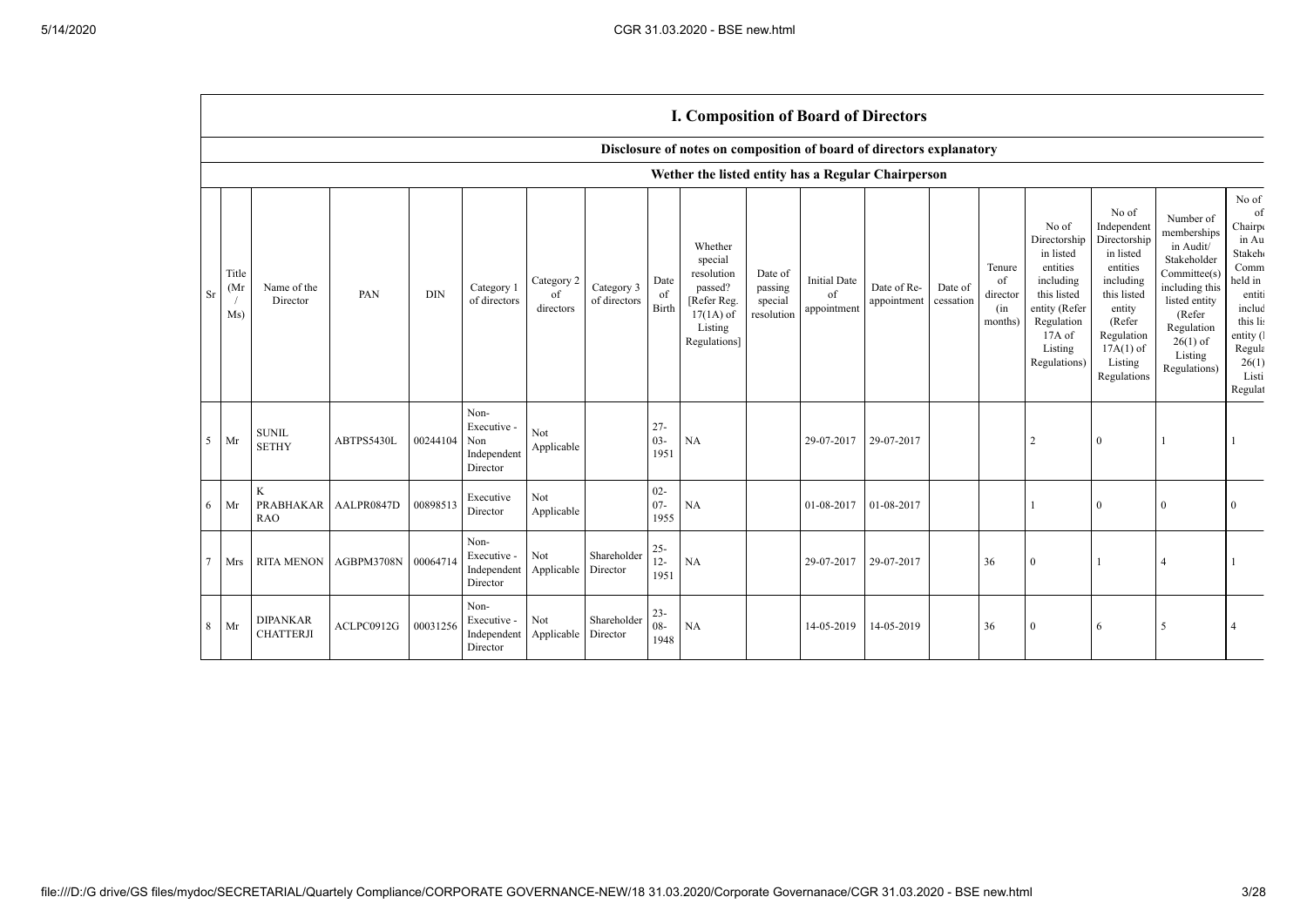$\blacksquare$ 

|   |                            | <b>I. Composition of Board of Directors</b>                          |            |            |                                                |                               |                            |                         |                                                                                                      |                                             |                                          |                            |                      |                                            |                                                                                                                                                |                                                                                                                                                                      |                                                                                                                                                                          |                                                                                                                                                                                                            |
|---|----------------------------|----------------------------------------------------------------------|------------|------------|------------------------------------------------|-------------------------------|----------------------------|-------------------------|------------------------------------------------------------------------------------------------------|---------------------------------------------|------------------------------------------|----------------------------|----------------------|--------------------------------------------|------------------------------------------------------------------------------------------------------------------------------------------------|----------------------------------------------------------------------------------------------------------------------------------------------------------------------|--------------------------------------------------------------------------------------------------------------------------------------------------------------------------|------------------------------------------------------------------------------------------------------------------------------------------------------------------------------------------------------------|
|   |                            | Disclosure of notes on composition of board of directors explanatory |            |            |                                                |                               |                            |                         |                                                                                                      |                                             |                                          |                            |                      |                                            |                                                                                                                                                |                                                                                                                                                                      |                                                                                                                                                                          |                                                                                                                                                                                                            |
|   |                            | Wether the listed entity has a Regular Chairperson                   |            |            |                                                |                               |                            |                         |                                                                                                      |                                             |                                          |                            |                      |                                            |                                                                                                                                                |                                                                                                                                                                      |                                                                                                                                                                          |                                                                                                                                                                                                            |
|   | Title<br>(Mr)<br>Sr<br>Ms) | Name of<br>the<br>Director                                           | PAN        | <b>DIN</b> | Category 1<br>of directors                     | Category 2<br>of<br>directors | Category 3<br>of directors | Date<br>of<br>Birth     | Whether<br>special<br>resolution<br>passed?<br>[Refer Reg.<br>$17(1A)$ of<br>Listing<br>Regulations] | Date of<br>passing<br>special<br>resolution | <b>Initial Date</b><br>of<br>appointment | Date of Re-<br>appointment | Date of<br>cessation | Tenure<br>of<br>director<br>(in<br>months) | No of<br>Directorship<br>in listed<br>entities<br>including<br>this listed<br>entity (Refer<br>Regulation<br>17A of<br>Listing<br>Regulations) | No of<br>Independent<br>Directorship<br>in listed<br>entities<br>including<br>this listed<br>entity<br>(Refer<br>Regulation<br>$17A(1)$ of<br>Listing<br>Regulations | Number of<br>memberships<br>in Audit/<br>Stakeholder<br>Committee(s)<br>including this<br>listed entity<br>(Refer<br>Regulation<br>$26(1)$ of<br>Listing<br>Regulations) | No of post<br>of<br>Chairperson<br>in Audit/<br>Stakeholder<br>Committee<br>held in listed<br>entities<br>including<br>this listed<br>entity (Refer<br>Regulation<br>$26(1)$ of<br>Listing<br>Regulations) |
| 9 | Mr                         | SHASHI<br><b>KANT</b><br><b>SHARMA</b>                               | AAAPS2188M | 03281847   | Non-<br>Executive -<br>Independent<br>Director | Not<br>Applicable Director    | Shareholder                | $25 -$<br>$09-$<br>1952 | NA                                                                                                   |                                             | 12-08-2019                               | 12-08-2019                 |                      | 36                                         | $\theta$                                                                                                                                       | $\overline{2}$                                                                                                                                                       |                                                                                                                                                                          |                                                                                                                                                                                                            |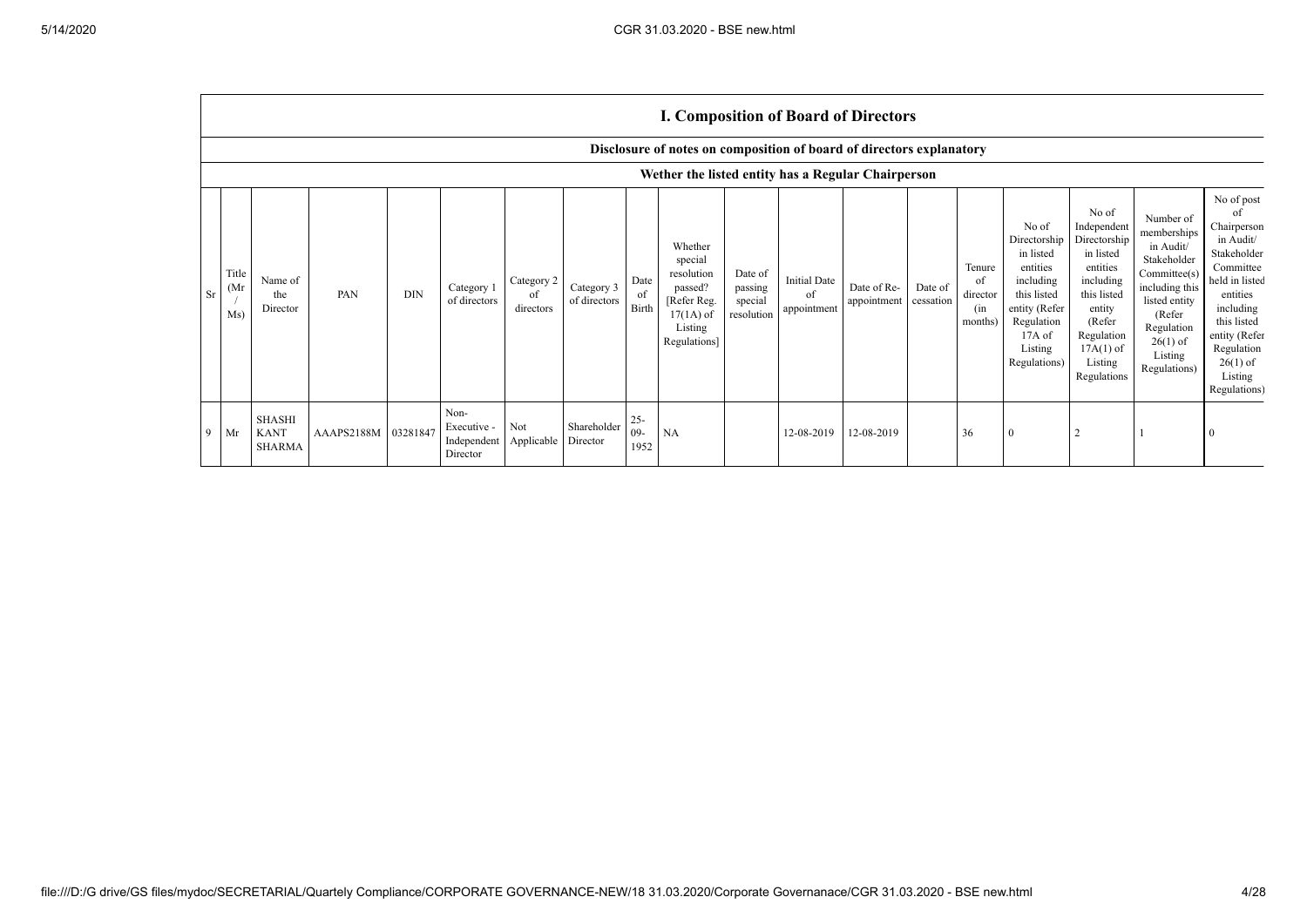|                | <b>Audit Committee Details</b> |                                     |                                                       |                            |                        |                      |         |
|----------------|--------------------------------|-------------------------------------|-------------------------------------------------------|----------------------------|------------------------|----------------------|---------|
|                |                                |                                     | Whether the Audit Committee has a Regular Chairperson |                            | Yes                    |                      |         |
| Sr             | <b>DIN</b><br>Number           | Name of Committee<br>members        | Category 1 of directors                               | Category 2 of<br>directors | Date of<br>Appointment | Date of<br>Cessation | Remarks |
|                | 00031256                       | <b>DIPANKAR</b><br><b>CHATTERJI</b> | Non-Executive - Independent<br>Director               | Chairperson                | 14-05-2019             |                      |         |
| $\overline{2}$ | 00064714                       | <b>RITA MENON</b>                   | Non-Executive - Independent<br>Director               | Member                     | 14-05-2019             |                      |         |
| 3              | 00253371                       | <b>DA PRASANNA</b>                  | Non-Executive - Independent<br>Director               | Member                     | $06 - 05 - 2016$       |                      |         |
| 4              | 00024262                       | <b>ARUN DUGGAL</b>                  | Non-Executive - Independent<br>Director               | Member                     | 22-02-2016             |                      |         |
| 5              | 00244104                       | <b>SUNIL SETHY</b>                  | Non-Executive - Non<br><b>Independent Director</b>    | Member                     | 29-07-2017             |                      |         |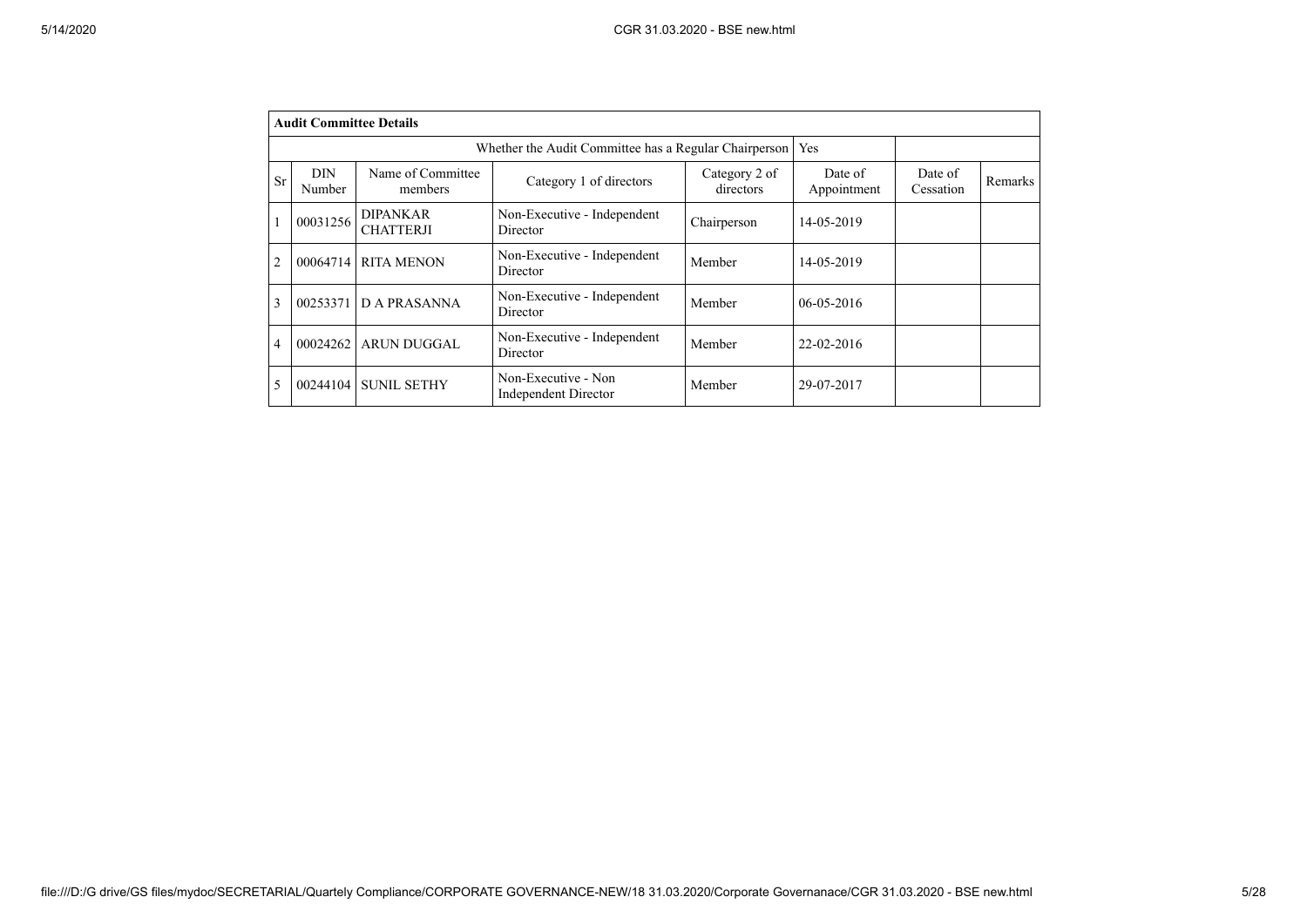|                | Nomination and remuneration committee                                       |                                     |                                             |                            |                        |                      |         |  |  |  |  |
|----------------|-----------------------------------------------------------------------------|-------------------------------------|---------------------------------------------|----------------------------|------------------------|----------------------|---------|--|--|--|--|
|                | Whether the Nomination and remuneration committee has a Regular Chairperson |                                     |                                             |                            |                        |                      |         |  |  |  |  |
| Sr             | <b>DIN</b><br>Number                                                        | Name of Committee<br>members        | Category 1 of directors                     | Category 2 of<br>directors | Date of<br>Appointment | Date of<br>Cessation | Remarks |  |  |  |  |
|                | 00253371                                                                    | D A PRASANNA                        | Non-Executive - Independent<br>Director     | Chairperson                | $06 - 05 - 2016$       |                      |         |  |  |  |  |
| $\mathfrak{D}$ | 00024262                                                                    | <b>ARUN DUGGAL</b>                  | Non-Executive - Independent<br>Director     | Member                     | 21-07-2017             |                      |         |  |  |  |  |
| 3              | 00031256                                                                    | <b>DIPANKAR</b><br><b>CHATTERJI</b> | Non-Executive - Independent<br>Director     | Member                     | 14-05-2019             |                      |         |  |  |  |  |
| 4              | 00244104                                                                    | <b>SUNIL SETHY</b>                  | Non-Executive - Non<br>Independent Director | Member                     | 29-07-2017             |                      |         |  |  |  |  |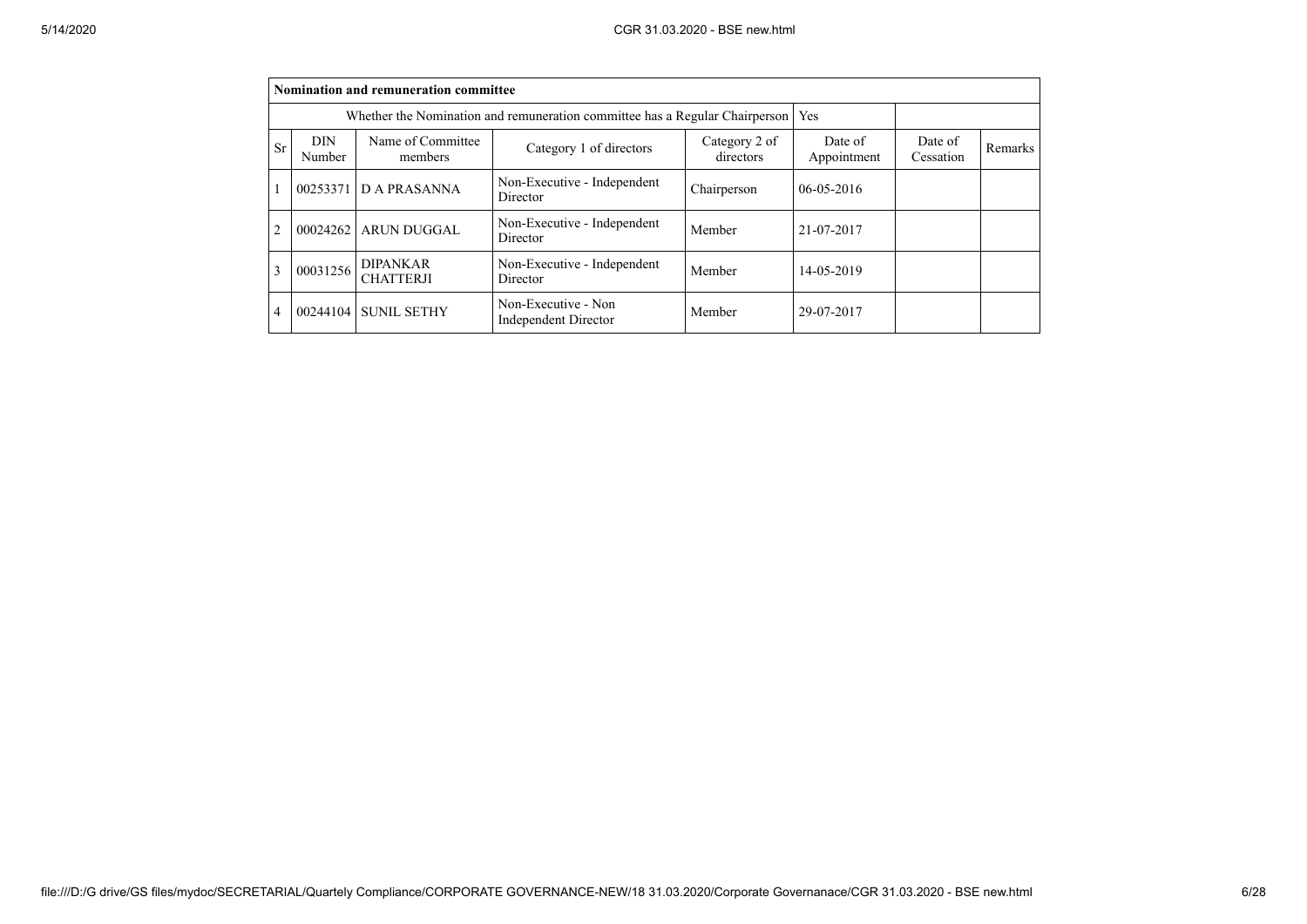|    | <b>Stakeholders Relationship Committee</b> |                                                                           |                                         |                            |                        |                      |                              |  |  |  |
|----|--------------------------------------------|---------------------------------------------------------------------------|-----------------------------------------|----------------------------|------------------------|----------------------|------------------------------|--|--|--|
|    |                                            | Whether the Stakeholders Relationship Committee has a Regular Chairperson | Yes                                     |                            |                        |                      |                              |  |  |  |
| Sr | <b>DIN</b><br>Number                       | Name of Committee<br>members                                              | Category 1 of directors                 | Category 2 of<br>directors | Date of<br>Appointment | Date of<br>Cessation | Remarks                      |  |  |  |
|    | 00253371                                   | D A PRASANNA                                                              | Non-Executive - Independent<br>Director | Chairperson                | $06 - 05 - 2016$       |                      | Textual<br>Information $(1)$ |  |  |  |
| 2  | 00064714                                   | <b>RITA MENON</b>                                                         | Non-Executive - Independent<br>Director | Member                     | 14-05-2019             |                      |                              |  |  |  |
| 3  | 00031256                                   | <b>DIPANKAR</b><br><b>CHATTERJI</b>                                       | Non-Executive - Independent<br>Director | Member                     | 14-05-2019             |                      |                              |  |  |  |
| 4  | 00021965                                   | <b>N SURESH</b><br><b>KRISHNAN</b>                                        | <b>Executive Director</b>               | Member                     | 19-10-2015             |                      |                              |  |  |  |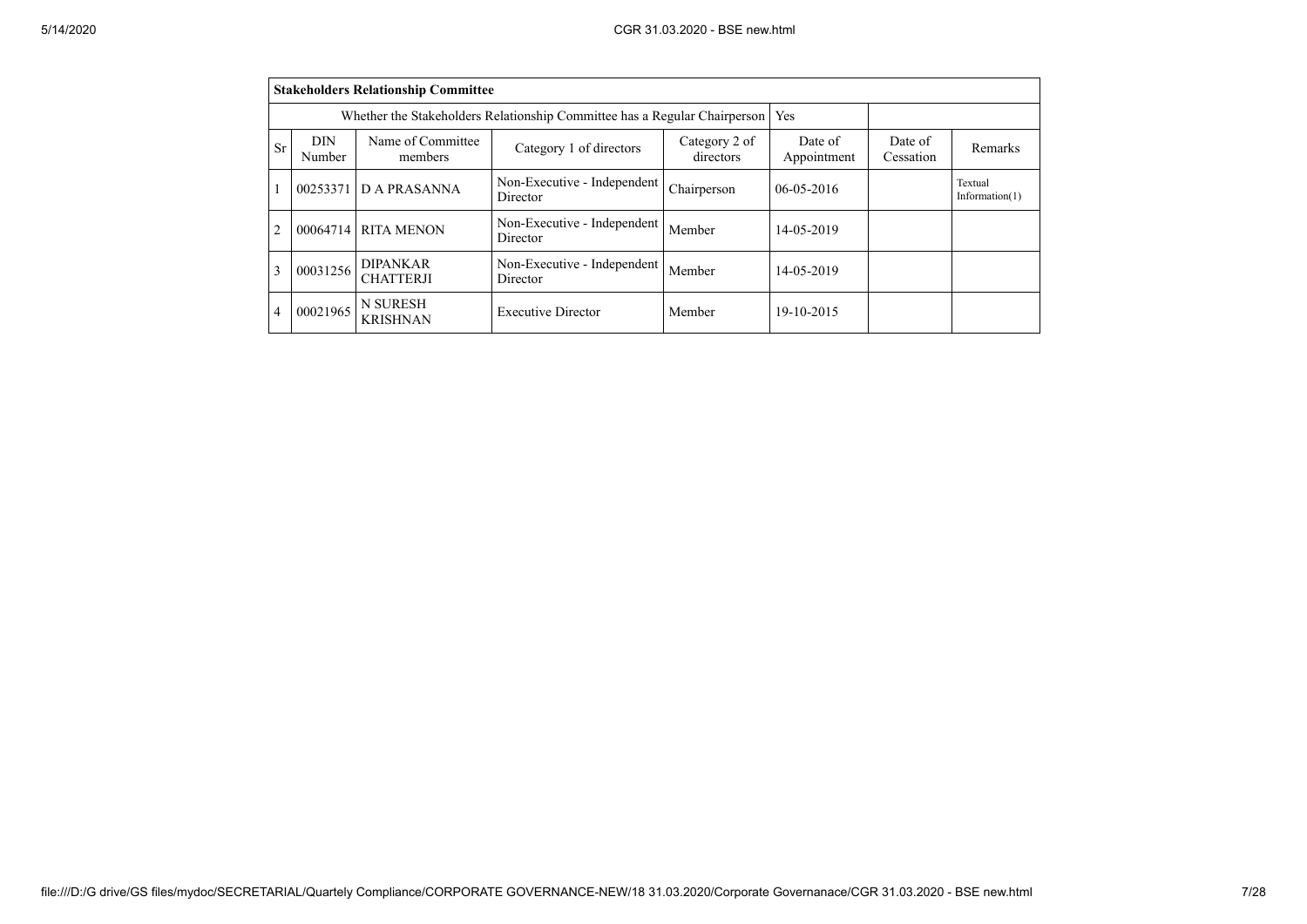|                        | <b>Sr Text Block</b>                                                                                                           |
|------------------------|--------------------------------------------------------------------------------------------------------------------------------|
| Textual Information(1) | Mr. D A Prasanna was appointed as a member of the committee on 06.05.2016 and designated as a<br>Chairperson w.e.f. 14.05.2019 |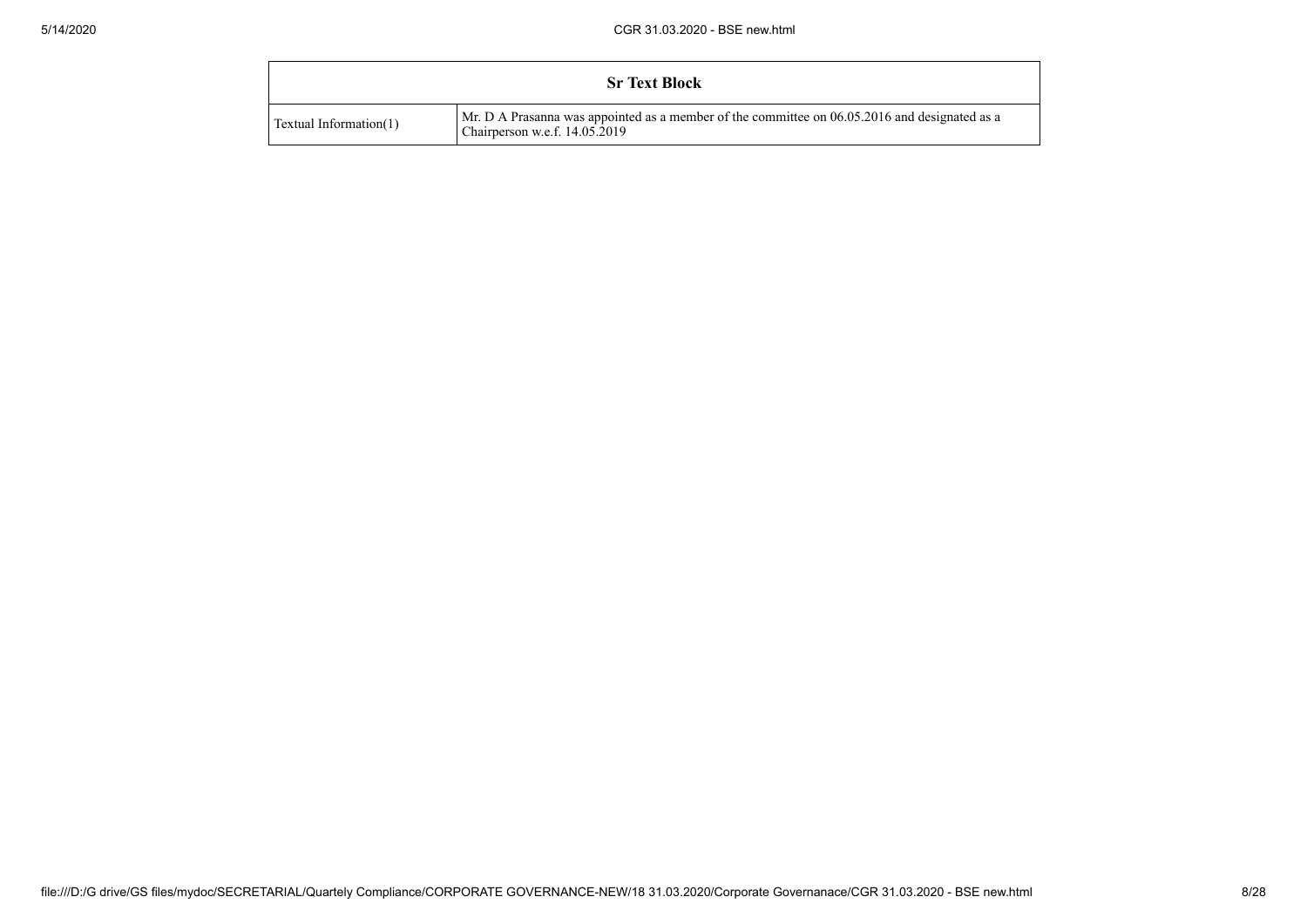|           | <b>Risk Management Committee</b>                                |                              |                            |                            |                        |                      |         |  |  |  |
|-----------|-----------------------------------------------------------------|------------------------------|----------------------------|----------------------------|------------------------|----------------------|---------|--|--|--|
|           | Whether the Risk Management Committee has a Regular Chairperson |                              |                            |                            |                        |                      |         |  |  |  |
| <b>Sr</b> | DIN<br>Number                                                   | Name of Committee<br>members | Category 1 of<br>directors | Category 2 of<br>directors | Date of<br>Appointment | Date of<br>Cessation | Remarks |  |  |  |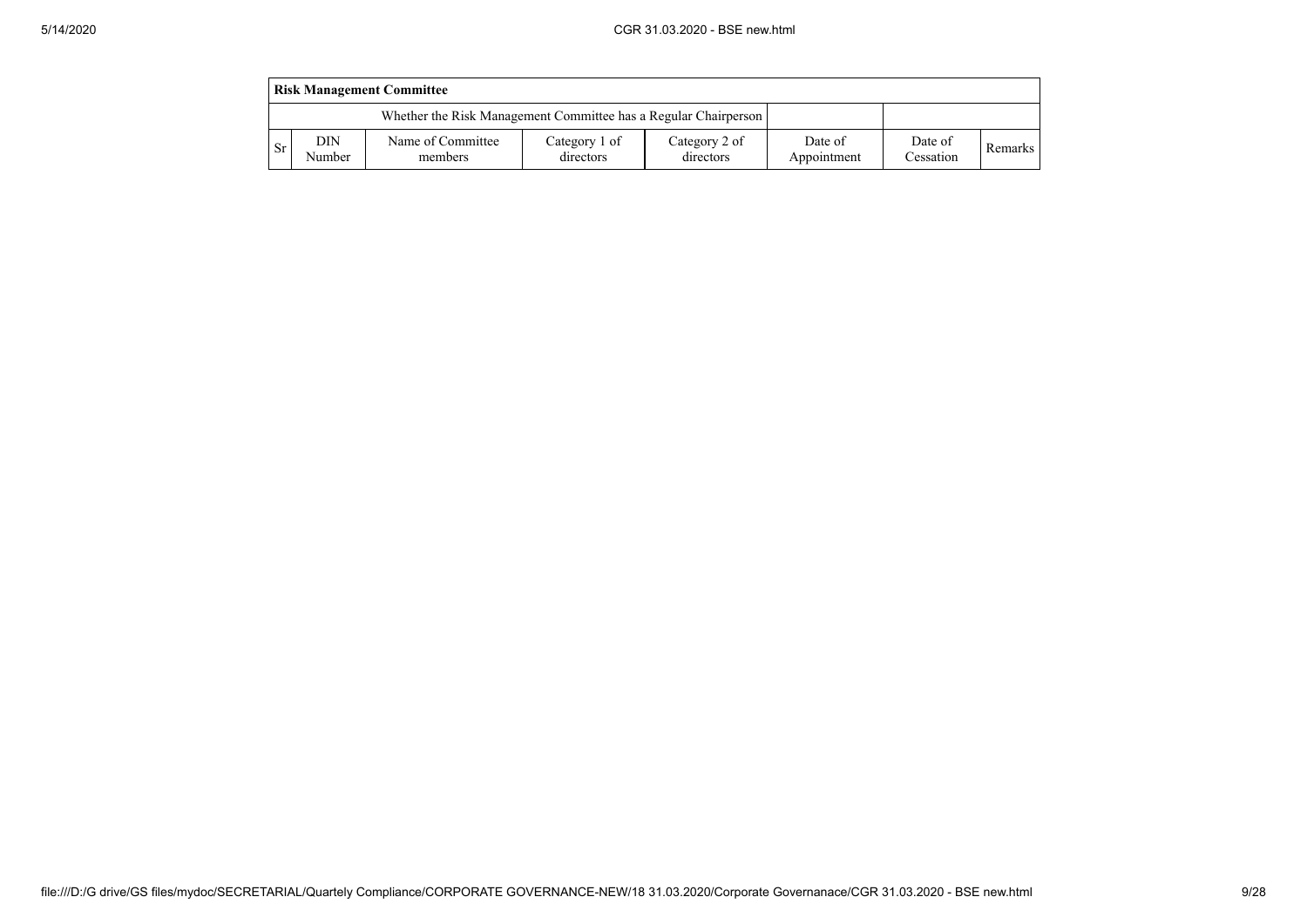|                | <b>Corporate Social Responsibility Committee</b> |                                                                                 |                                         |                            |                        |                      |                              |  |  |  |
|----------------|--------------------------------------------------|---------------------------------------------------------------------------------|-----------------------------------------|----------------------------|------------------------|----------------------|------------------------------|--|--|--|
|                |                                                  | Whether the Corporate Social Responsibility Committee has a Regular Chairperson | <b>Yes</b>                              |                            |                        |                      |                              |  |  |  |
| <b>Sr</b>      | <b>DIN</b><br>Number                             | Name of Committee<br>members                                                    | Category 1 of directors                 | Category 2 of<br>directors | Date of<br>Appointment | Date of<br>Cessation | Remarks                      |  |  |  |
| $\mathbf{1}$   | 00064714                                         | <b>RITA MENON</b>                                                               | Non-Executive - Independent<br>Director | Chairperson                | 29-07-2017             |                      | Textual<br>Information $(1)$ |  |  |  |
| $\overline{2}$ | 00253371                                         | D A PRASANNA                                                                    | Non-Executive - Independent<br>Director | Member                     | $06 - 05 - 2016$       |                      |                              |  |  |  |
| 3              | 00021965                                         | <b>N SURESH</b><br><b>KRISHNAN</b>                                              | <b>Executive Director</b>               | Member                     | 14-05-2019             |                      |                              |  |  |  |
| $\overline{4}$ | 00898513                                         | K PRABHAKAR<br><b>RAO</b>                                                       | <b>Executive Director</b>               | Member                     | 29-07-2017             |                      |                              |  |  |  |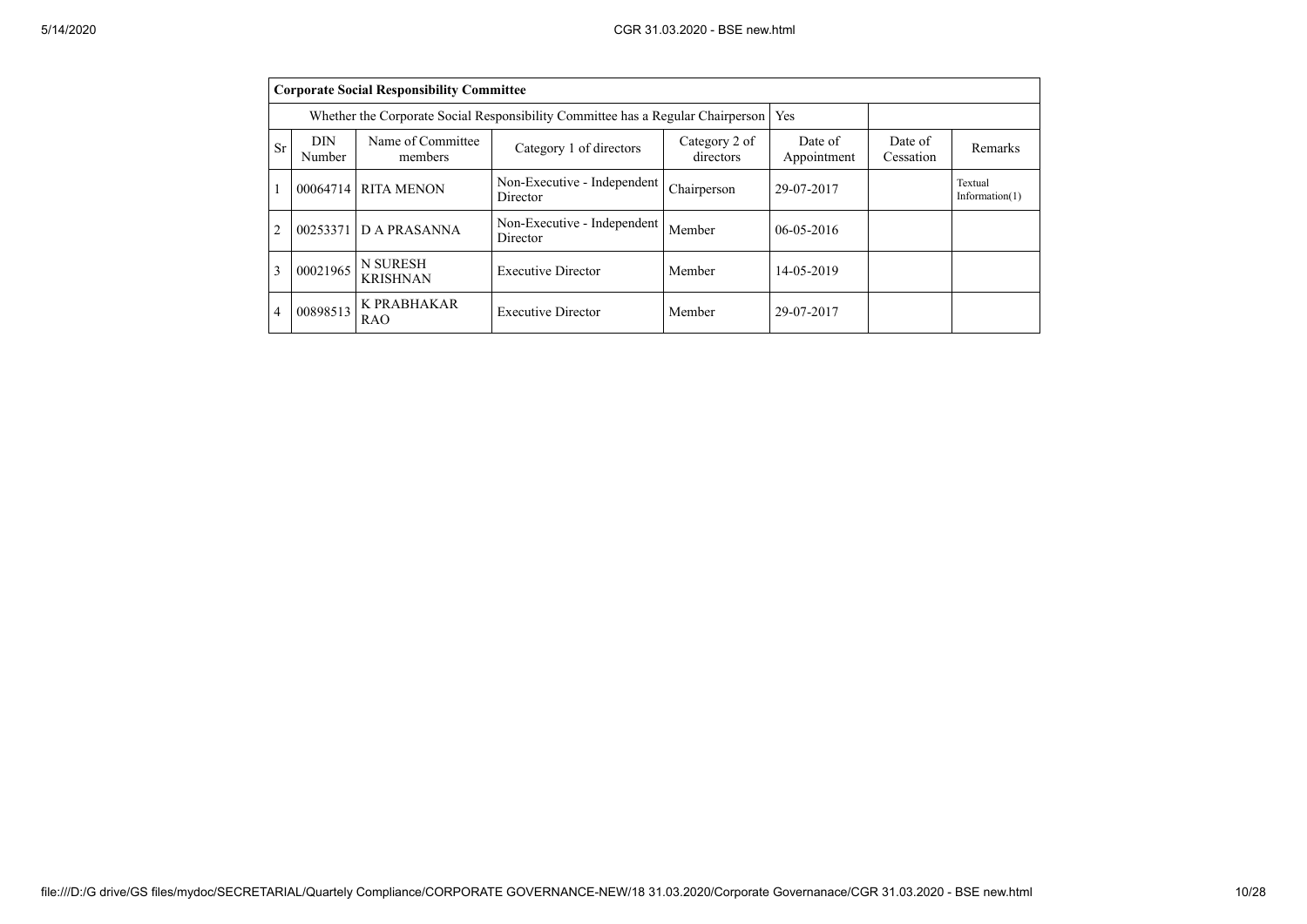|                        | <b>Sr Text Block</b>                                                                                                          |
|------------------------|-------------------------------------------------------------------------------------------------------------------------------|
| Textual Information(1) | Mrs. Rita Menon was appointed as a member of the committee on 29.07.2017 and designated as a<br>Chairperson w.e.f. 14.05.2019 |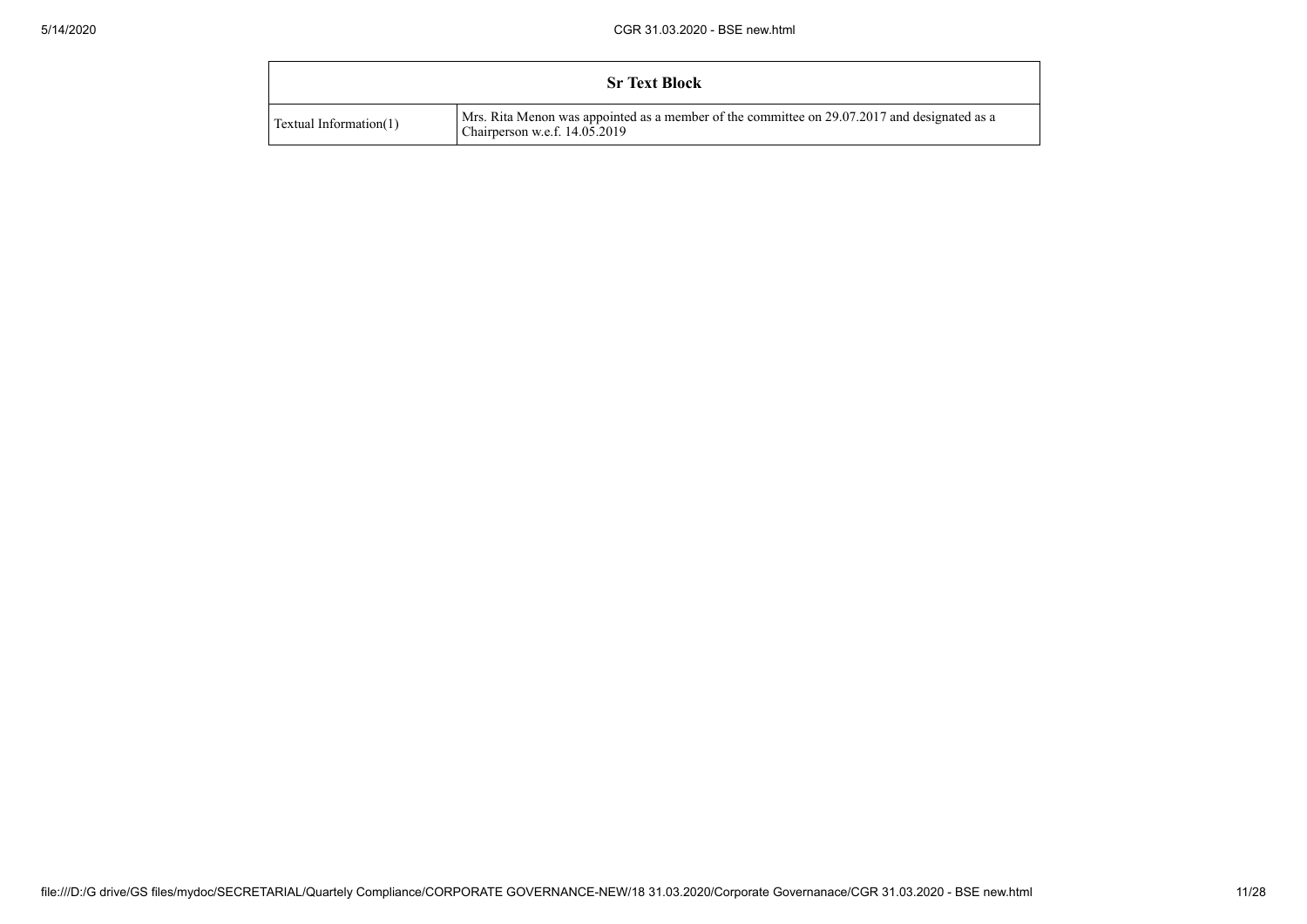| Other Committee |                                                                                                                                     |  |  |  |  |  |  |
|-----------------|-------------------------------------------------------------------------------------------------------------------------------------|--|--|--|--|--|--|
|                 | Sr   DIN Number   Name of Committee members   Name of other committee   Category 1 of directors   Category 2 of directors   Remarks |  |  |  |  |  |  |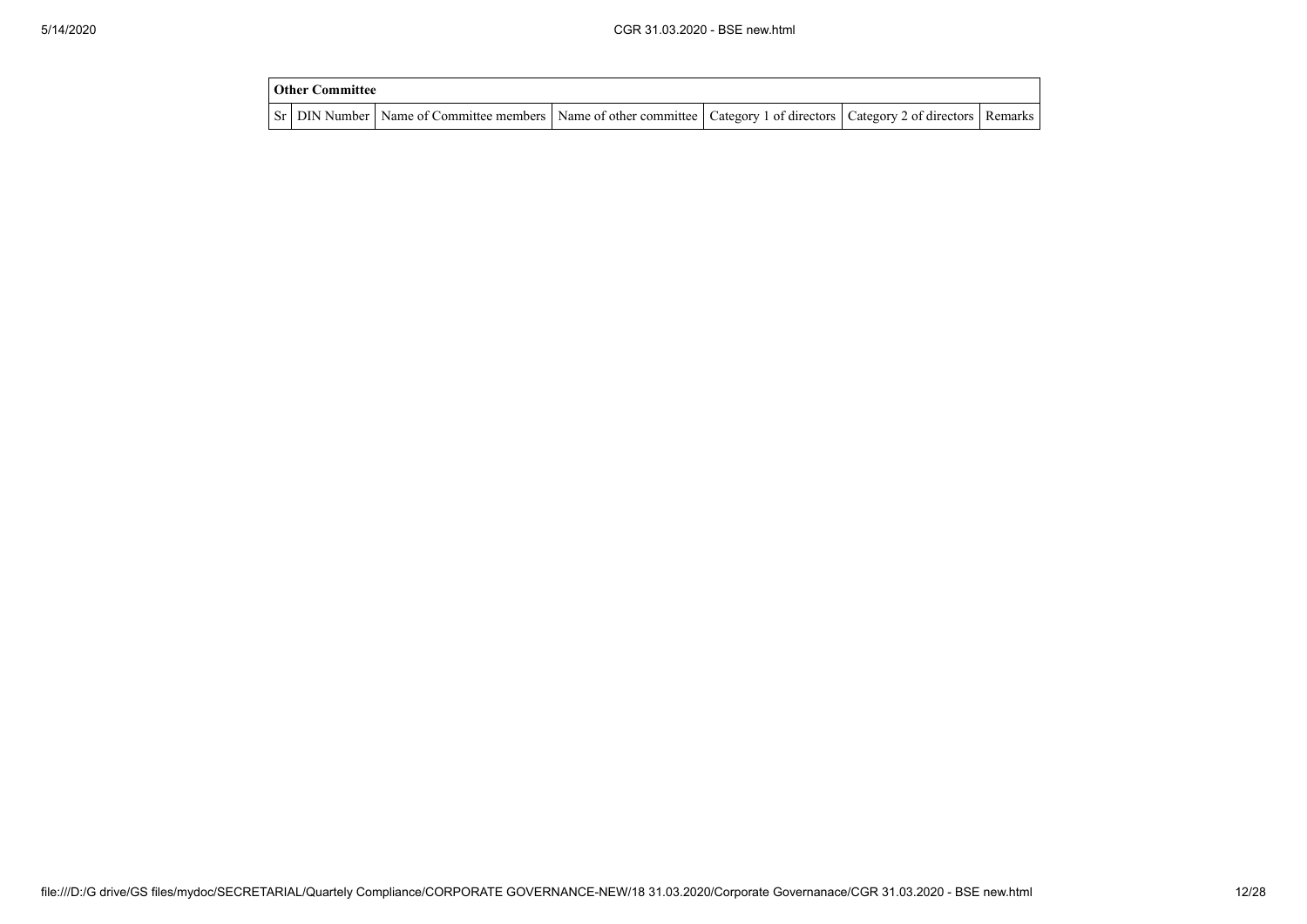|                | <b>Annexure 1</b>                                           |                                                               |                                                                   |                                       |                                                     |                                           |                                                           |
|----------------|-------------------------------------------------------------|---------------------------------------------------------------|-------------------------------------------------------------------|---------------------------------------|-----------------------------------------------------|-------------------------------------------|-----------------------------------------------------------|
|                | <b>Annexure 1</b>                                           |                                                               |                                                                   |                                       |                                                     |                                           |                                                           |
|                | <b>III. Meeting of Board of Directors</b>                   |                                                               |                                                                   |                                       |                                                     |                                           |                                                           |
|                | Disclosure of notes on meeting of board of                  | directors explanatory                                         |                                                                   |                                       |                                                     |                                           |                                                           |
| <b>Sr</b>      | $Date(s)$ of meeting<br>(if any) in the<br>previous quarter | $Date(s)$ of<br>meeting (if any)<br>in the current<br>quarter | Maximum gap between<br>any two consecutive (in<br>number of days) | Notes for<br>not<br>providing<br>Date | Whether<br>requirement of<br>Ouorum met<br>(Yes/No) | Number of<br><b>Directors</b><br>present* | No. of Independent<br>Directors attending<br>the meeting* |
|                | 22-10-2019                                                  |                                                               |                                                                   |                                       | Yes                                                 | 8                                         |                                                           |
| $\overline{2}$ | 13-11-2019                                                  |                                                               | 21                                                                |                                       | Yes                                                 | 3                                         |                                                           |
| 3              |                                                             | 04-02-2020                                                    | 82                                                                |                                       | Yes                                                 | 9                                         |                                                           |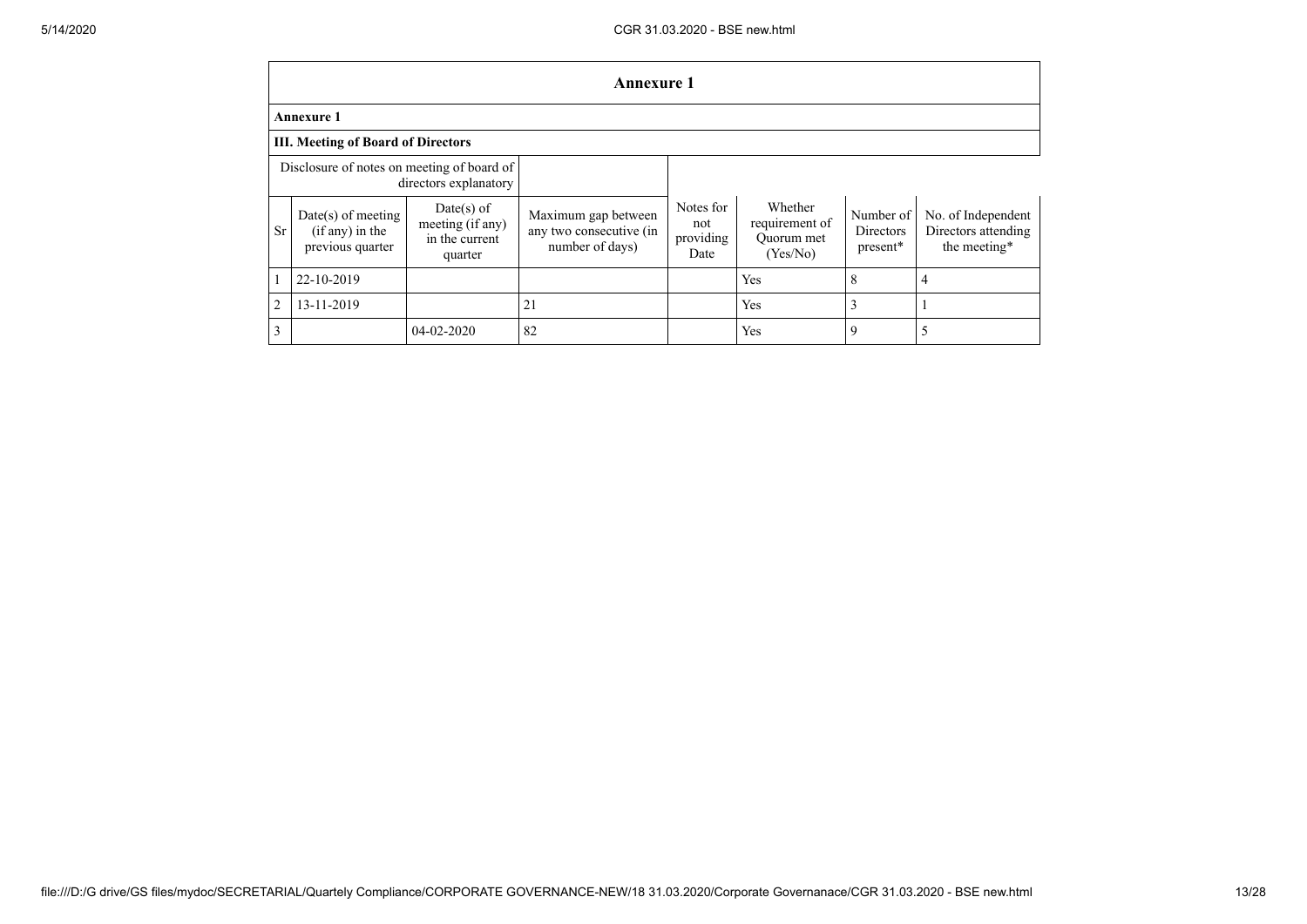|                | <b>Annexure 1</b>                |                                                                                                       |                                                                      |                               |                                       |                                                     |                                       |                                                                 |
|----------------|----------------------------------|-------------------------------------------------------------------------------------------------------|----------------------------------------------------------------------|-------------------------------|---------------------------------------|-----------------------------------------------------|---------------------------------------|-----------------------------------------------------------------|
|                | <b>IV. Meeting of Committees</b> |                                                                                                       |                                                                      |                               |                                       |                                                     |                                       |                                                                 |
|                |                                  |                                                                                                       | Disclosure of notes on meeting of committees explanatory             |                               |                                       |                                                     |                                       |                                                                 |
| <b>Sr</b>      | Name of<br>Committee             | Date(s) of meeting (Enter dates<br>of Previous quarter and Current<br>quarter in chronological order) | Maximum gap<br>between any two<br>consecutive (in<br>number of days) | Name of<br>other<br>committee | Reson for<br>not<br>providing<br>date | Whether<br>requirement<br>of Quorum<br>met (Yes/No) | Number<br>of<br>Directors<br>present* | No. of<br>Independent<br>Directors<br>attending the<br>meeting* |
|                | Audit<br>Committee               | 22-10-2019                                                                                            |                                                                      |                               |                                       | Yes                                                 | 5                                     | 4                                                               |
| $\overline{2}$ | Audit<br>Committee               | $04 - 02 - 2020$                                                                                      | 104                                                                  |                               |                                       | Yes                                                 | 5                                     | $\overline{4}$                                                  |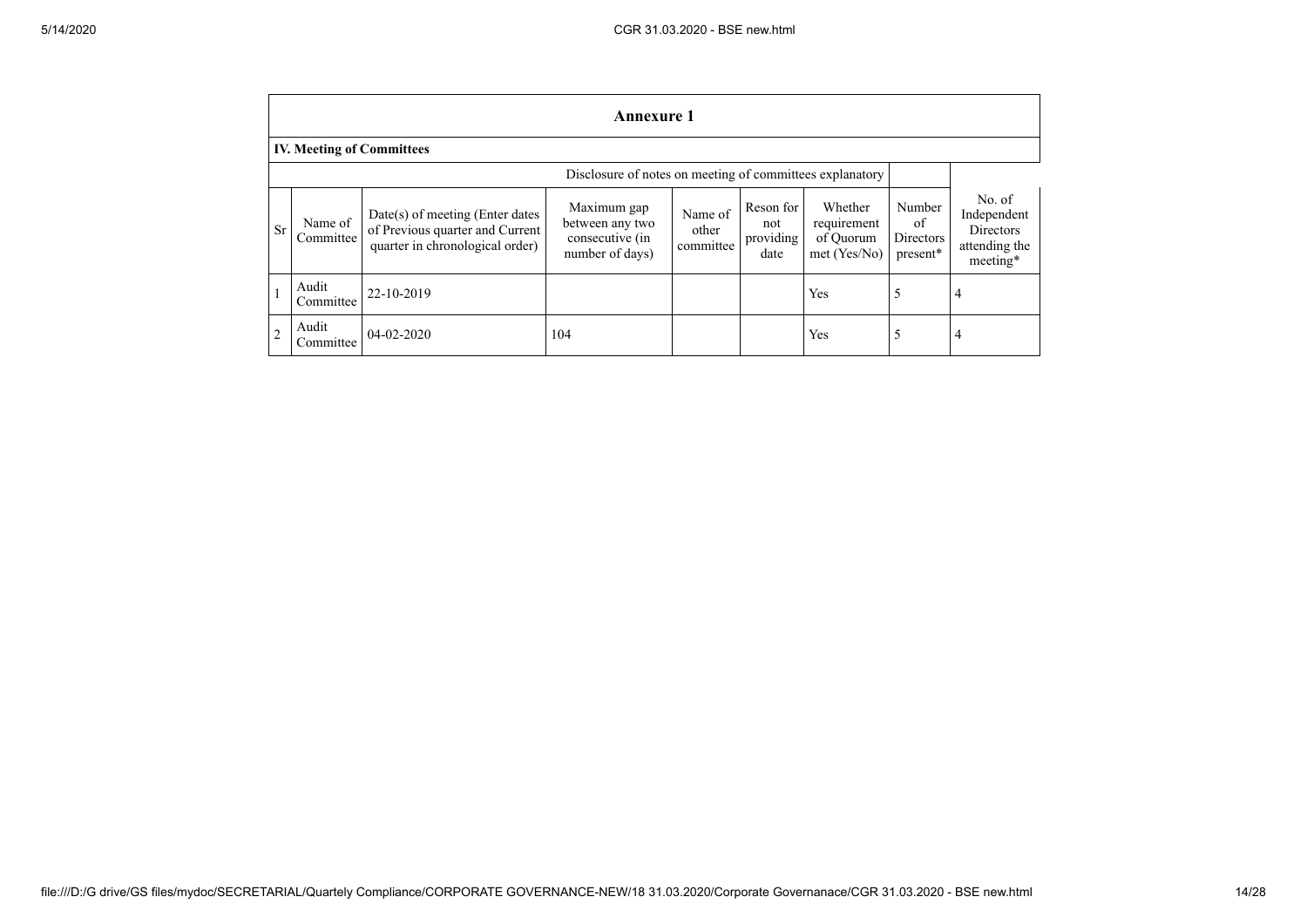|                | Annexure 1                                                                                                |                                  |                                                                    |  |  |
|----------------|-----------------------------------------------------------------------------------------------------------|----------------------------------|--------------------------------------------------------------------|--|--|
|                | <b>V. Related Party Transactions</b>                                                                      |                                  |                                                                    |  |  |
| Sr             | Subject                                                                                                   | Compliance status<br>(Yes/No/NA) | If status is "No" details of non-<br>compliance may be given here. |  |  |
|                | Whether prior approval of audit committee obtained                                                        | Yes                              |                                                                    |  |  |
| $\overline{2}$ | Whether shareholder approval obtained for material RPT                                                    | NA                               |                                                                    |  |  |
| 3              | Whether details of RPT entered into pursuant to omnibus approval<br>have been reviewed by Audit Committee | Yes                              |                                                                    |  |  |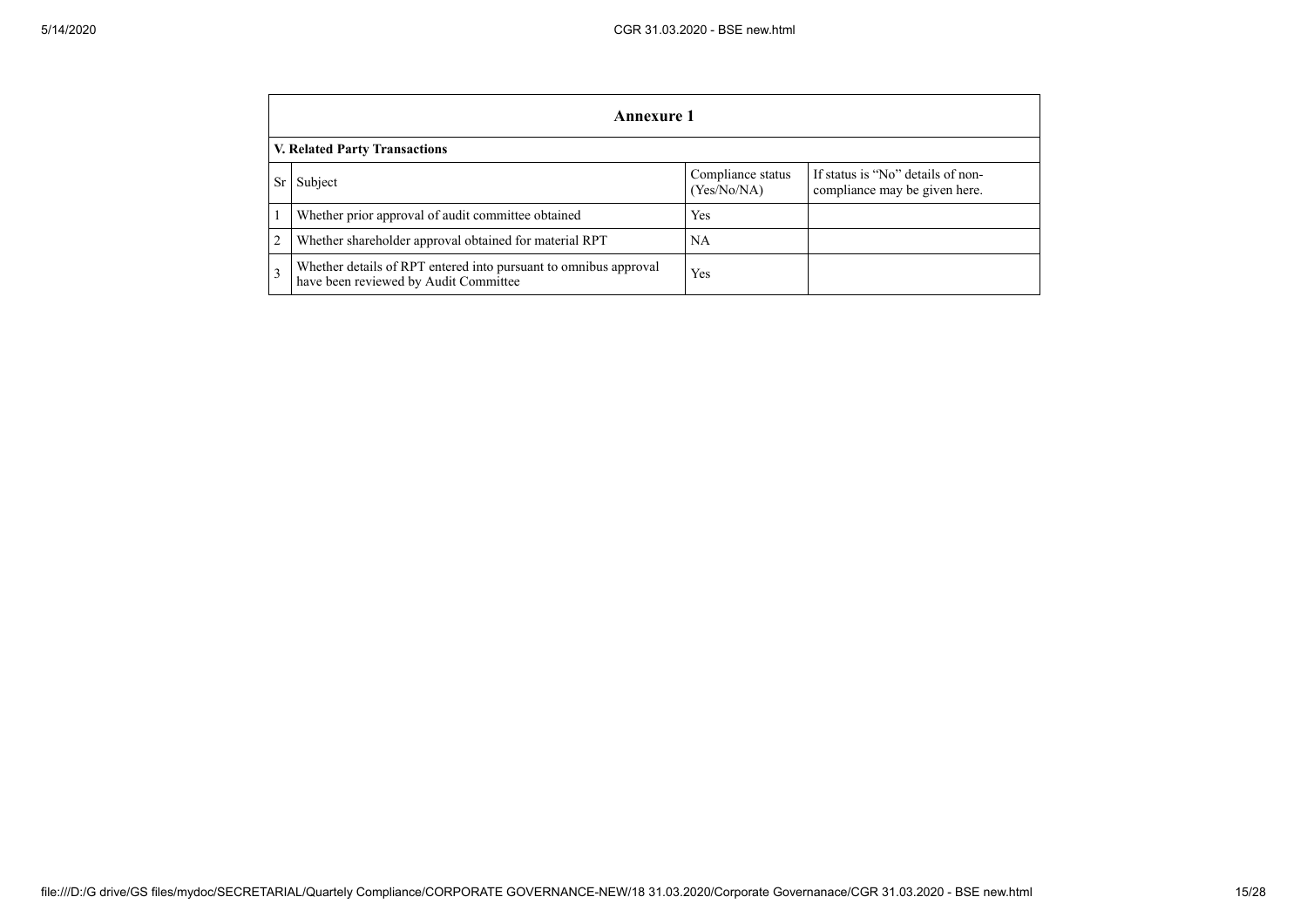|                          | <b>Annexure 1</b>                                                                                                                                                                                               |                               |  |  |  |
|--------------------------|-----------------------------------------------------------------------------------------------------------------------------------------------------------------------------------------------------------------|-------------------------------|--|--|--|
|                          | <b>VI.</b> Affirmations                                                                                                                                                                                         |                               |  |  |  |
| Sr <sub>1</sub>          | Subject                                                                                                                                                                                                         | Compliance<br>status (Yes/No) |  |  |  |
|                          | The composition of Board of Directors is in terms of SEBI (Listing obligations and disclosure requirements)<br>Regulations, 2015                                                                                | Yes                           |  |  |  |
| $\overline{c}$           | The composition of the following committees is in terms of SEBI(Listing obligations and disclosure requirements)<br>Regulations, 2015 a. Audit Committee                                                        | Yes                           |  |  |  |
| $\overline{\mathcal{E}}$ | The composition of the following committees is in terms of SEBI(Listing obligations and disclosure requirements)<br>Regulations, 2015. b. Nomination & remuneration committee                                   | Yes                           |  |  |  |
| $\overline{4}$           | The composition of the following committees is in terms of SEBI(Listing obligations and disclosure requirements)<br>Regulations, 2015. c. Stakeholders relationship committee                                   | Yes                           |  |  |  |
| 5                        | The composition of the following committees is in terms of SEBI(Listing obligations and disclosure requirements)<br>Regulations, 2015. d. Risk management committee (applicable to the top 500 listed entities) | <b>NA</b>                     |  |  |  |
| 6                        | The committee members have been made aware of their powers, role and responsibilities as specified in SEBI<br>(Listing obligations and disclosure requirements) Regulations, 2015.                              | Yes                           |  |  |  |
| $\overline{7}$           | The meetings of the board of directors and the above committees have been conducted in the manner as specified in<br>SEBI (Listing obligations and disclosure requirements) Regulations, 2015.                  | Yes                           |  |  |  |
| 8                        | This report and/or the report submitted in the previous quarter has been placed before Board of Directors.                                                                                                      | Yes                           |  |  |  |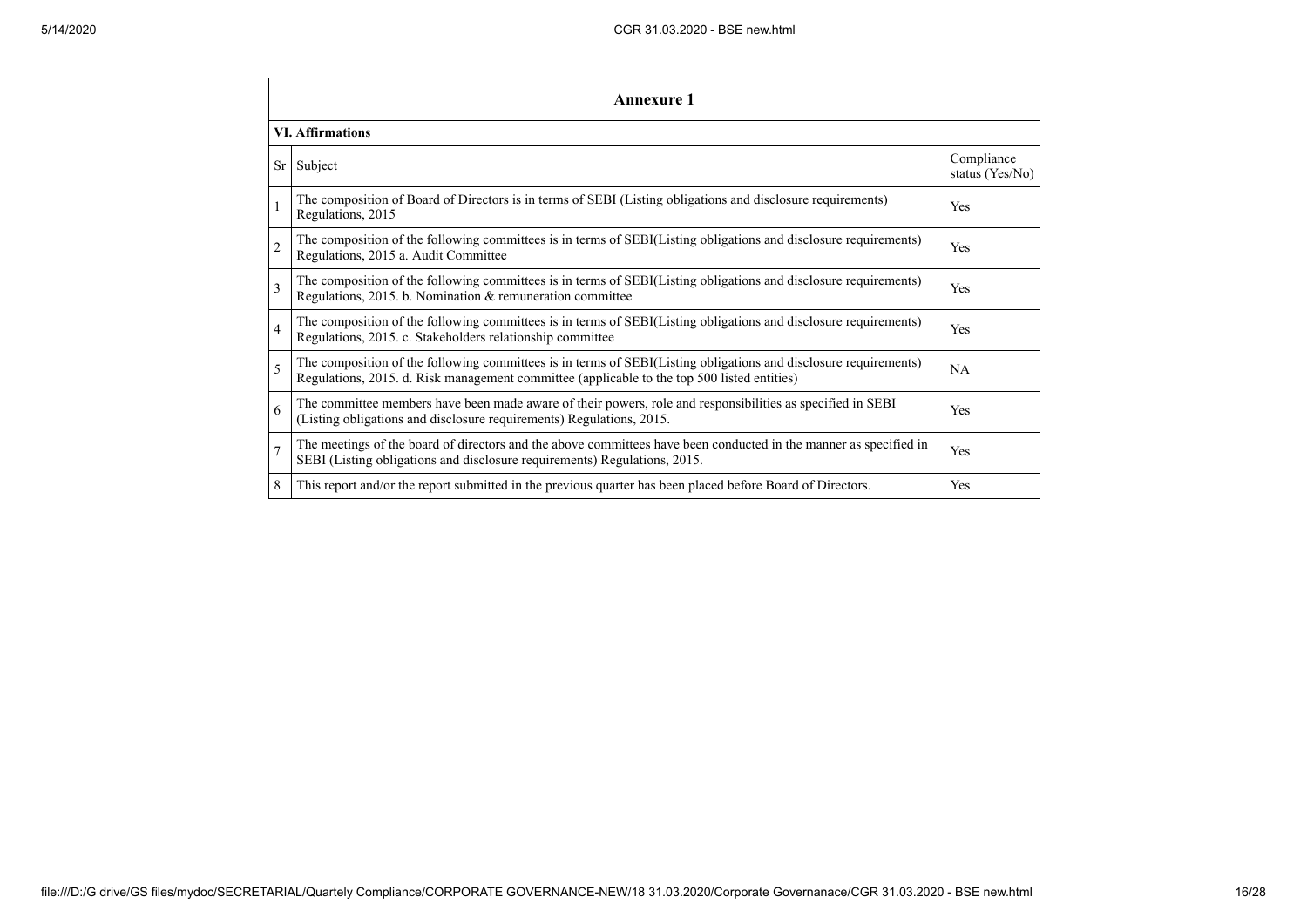|     | <b>Annexure 1</b> |                                          |  |  |  |
|-----|-------------------|------------------------------------------|--|--|--|
| -Sr | Subject           | Compliance status                        |  |  |  |
|     | Name of signatory | Vijayamahantesh Khannur                  |  |  |  |
|     | Designation       | Company Secretary and Compliance Officer |  |  |  |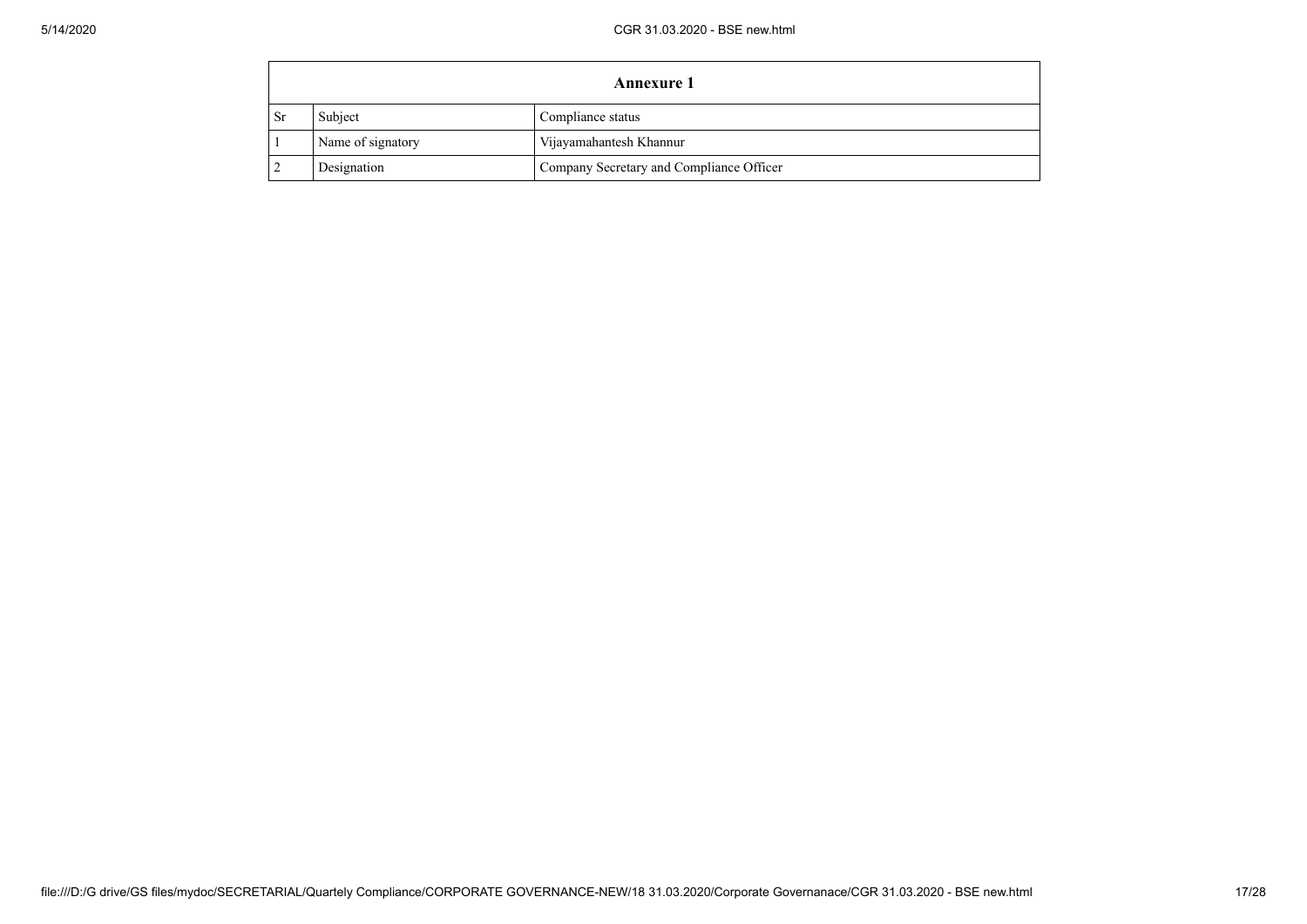|                | <b>Annexure II</b>                                                         |                                  |                                                                                                                 |                            |  |  |
|----------------|----------------------------------------------------------------------------|----------------------------------|-----------------------------------------------------------------------------------------------------------------|----------------------------|--|--|
|                |                                                                            |                                  | Annexure II to be submitted by listed entity at the end of the financial year (for the whole of financial year) |                            |  |  |
|                | I. Disclosure on website in terms of Listing Regulations                   |                                  |                                                                                                                 |                            |  |  |
| Sr             | Item                                                                       | Compliance status<br>(Yes/No/NA) | If status is "No" details of non-<br>compliance may be given here.                                              | Web address                |  |  |
| 1              | Details of business                                                        | Yes                              |                                                                                                                 | www.mangalorechemicals.com |  |  |
| $\overline{c}$ | Terms and conditions of appointment of<br>independent directors            | Yes                              |                                                                                                                 | www.mangalorechemicals.com |  |  |
| 3              | Composition of various committees of<br>board of directors                 | Yes                              |                                                                                                                 | www.mangalorechemicals.com |  |  |
| $\overline{4}$ | Code of conduct of board of directors and<br>senior management personnel   | Yes                              |                                                                                                                 | www.mangalorechemicals.com |  |  |
| 5              | Details of establishment of vigil<br>mechanism/ Whistle Blower policy      | Yes                              |                                                                                                                 | www.mangalorechemicals.com |  |  |
| 6              | Criteria of making payments to non-<br>executive directors                 | Yes                              |                                                                                                                 | www.mangalorechemicals.com |  |  |
| $\overline{7}$ | Policy on dealing with related party<br>transactions                       | Yes                              |                                                                                                                 | www.mangalorechemicals.com |  |  |
| 8              | Policy for determining 'material'<br>subsidiaries                          | NA                               |                                                                                                                 |                            |  |  |
| 9              | Details of familiarization programmes<br>imparted to independent directors | Yes                              |                                                                                                                 | www.mangalorechemicals.com |  |  |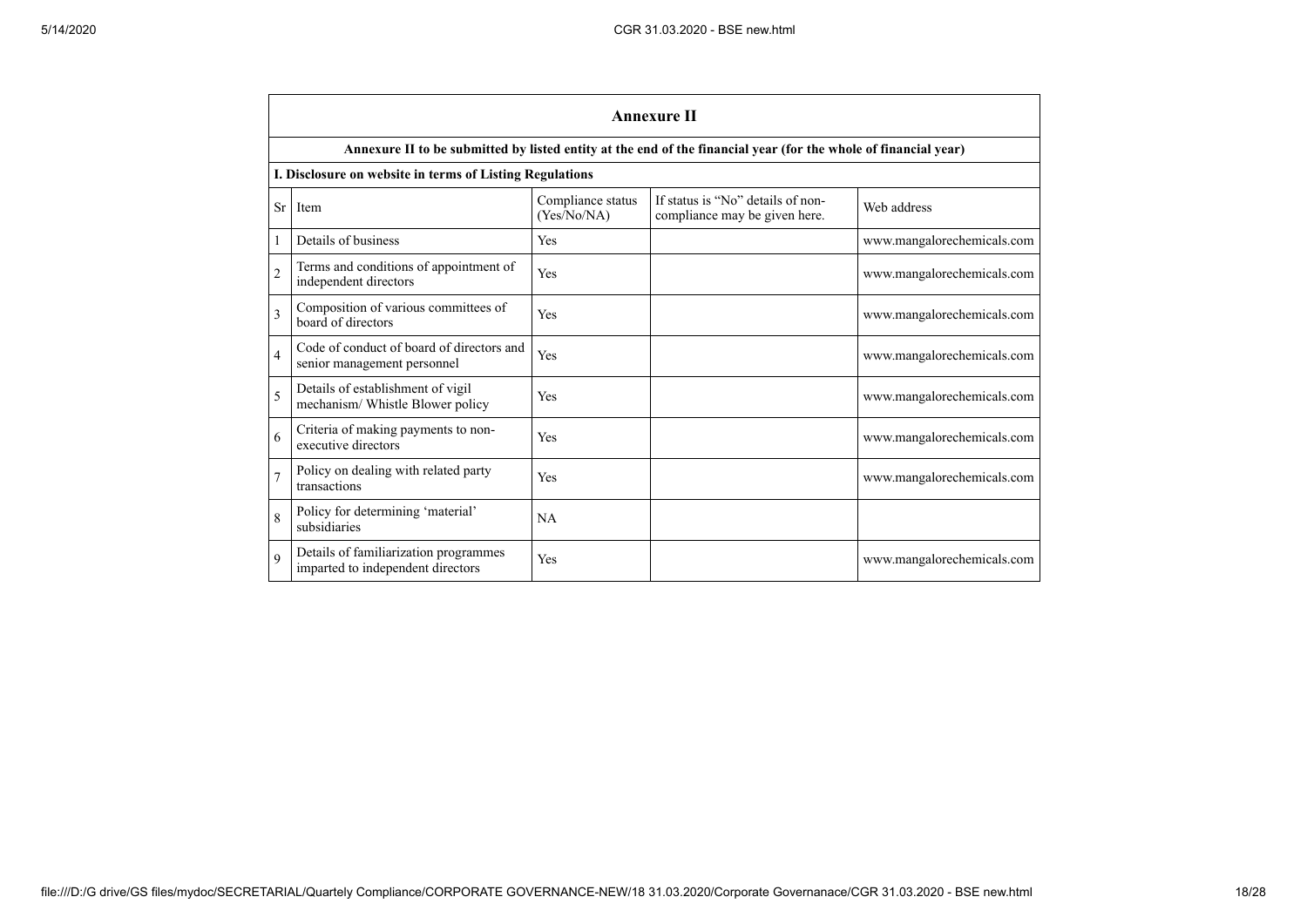|    | <b>Annexure II</b>                                                                                                                                                                              |                                     |                                                                          |                            |
|----|-------------------------------------------------------------------------------------------------------------------------------------------------------------------------------------------------|-------------------------------------|--------------------------------------------------------------------------|----------------------------|
|    | Annexure II to be submitted by listed entity at the end of the financial year (for the whole of financial year)                                                                                 |                                     |                                                                          |                            |
|    | I. Disclosure on website in terms of Listing Regulations                                                                                                                                        |                                     |                                                                          |                            |
| Sr | Item                                                                                                                                                                                            | Compliance<br>status<br>(Yes/No/NA) | If status is "No"<br>details of non-<br>compliance may be<br>given here. | Web address                |
| 10 | Contact information of the designated officials of the listed<br>entity who are responsible for assisting and handling investor<br>grievances                                                   | Yes                                 |                                                                          | www.mangalorechemicals.com |
| 11 | email address for grievance redressal and other relevant<br>details                                                                                                                             | Yes                                 |                                                                          | www.mangalorechemicals.com |
| 12 | Financial results                                                                                                                                                                               | Yes                                 |                                                                          | www.mangalorechemicals.com |
| 13 | Shareholding pattern                                                                                                                                                                            | Yes                                 |                                                                          | www.mangalorechemicals.com |
| 14 | Details of agreements entered into with the media companies<br>and/or their associates                                                                                                          | NA                                  |                                                                          |                            |
| 15 | Schedule of analyst or institutional investor meet and<br>presentations made by the listed entity to analysts or<br>institutional investors simultaneously with submission to<br>stock exchange | NА                                  |                                                                          |                            |
| 16 | New name and the old name of the listed entity                                                                                                                                                  | NА                                  |                                                                          |                            |
| 17 | Advertisements as per regulation 47 (1)                                                                                                                                                         | Yes                                 |                                                                          | www.mangalorechemicals.com |
| 18 | Credit rating or revision in credit rating obtained                                                                                                                                             | Yes                                 |                                                                          | www.mangalorechemicals.com |
| 19 | Separate audited financial statements of each subsidiary of the<br>listed entity in respect of a relevant financial year                                                                        | NA                                  |                                                                          |                            |
| 20 | Whether company has provided information under separate<br>section on its website as per Regulation $46(2)$                                                                                     | Yes                                 |                                                                          | www.mangalorechemicals.com |
| 21 | Materiality Policy as per Regulation 30                                                                                                                                                         | Yes                                 |                                                                          | www.mangalorechemicals.com |
| 22 | Dividend Distribution policy as per Regulation 43A (as<br>applicable)                                                                                                                           | NA                                  |                                                                          |                            |
| 23 | It is certified that these contents on the website of the listed<br>entity are correct                                                                                                          | Yes                                 |                                                                          | www.mangalorechemicals.com |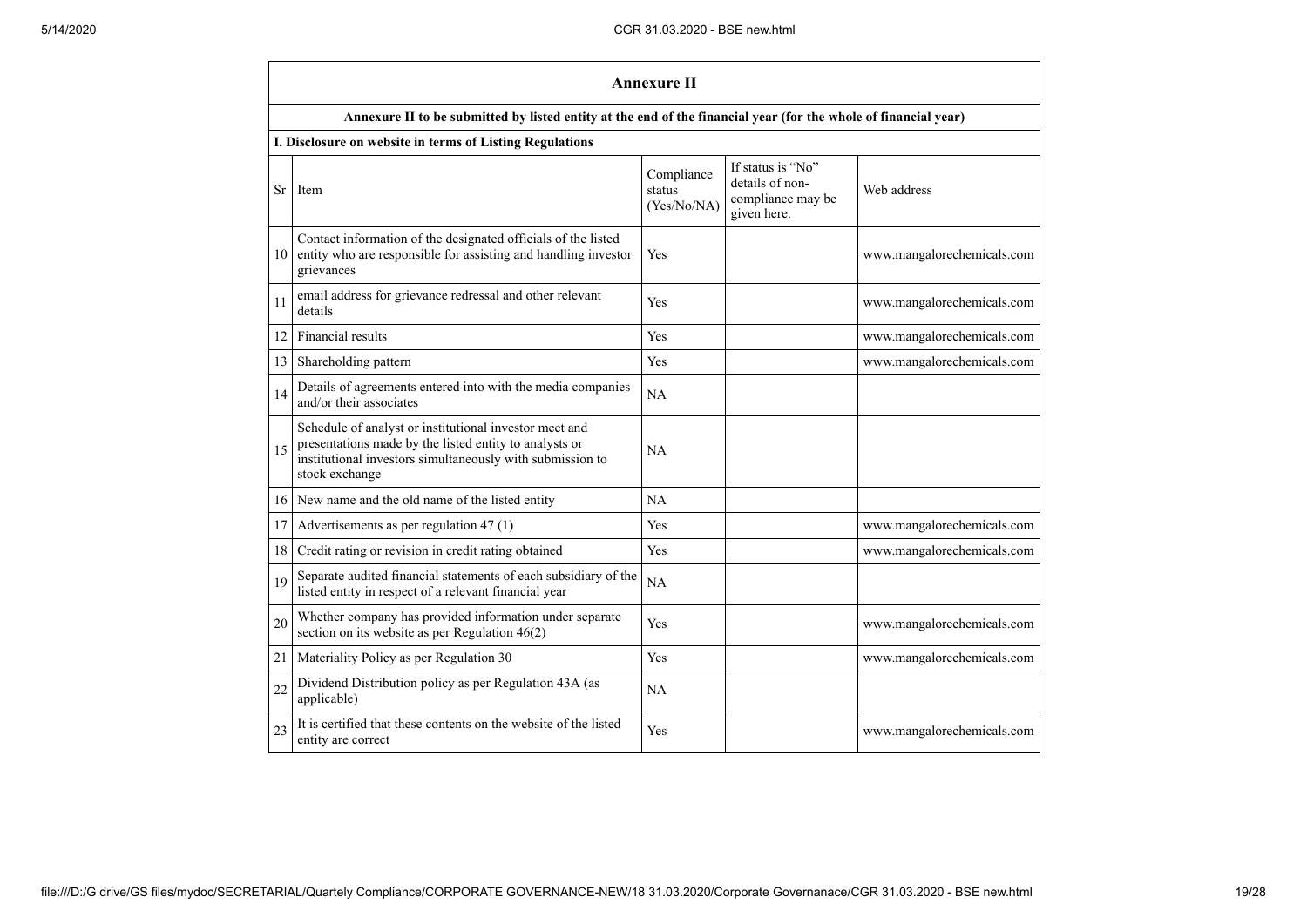|                 | <b>Annexure II</b>                                                                                                   |                                |                                     |                                                                    |  |
|-----------------|----------------------------------------------------------------------------------------------------------------------|--------------------------------|-------------------------------------|--------------------------------------------------------------------|--|
|                 | <b>II. Annual Affirmations</b>                                                                                       |                                |                                     |                                                                    |  |
| <b>Sr</b>       | Particulars                                                                                                          | Regulation<br>Number           | Compliance<br>status<br>(Yes/No/NA) | If status is "No" details of non-<br>compliance may be given here. |  |
| $\mathbf{1}$    | Independent director(s) have been appointed in terms of<br>specified criteria of 'independence' and/or 'eligibility' | $16(1)(b) \&$<br>25(6)         | Yes                                 |                                                                    |  |
| 2               | Board composition                                                                                                    | 17(1),<br>$17(1A)$ &<br>17(1B) | Yes                                 |                                                                    |  |
| 3               | Meeting of Board of directors                                                                                        | 17(2)                          | Yes                                 |                                                                    |  |
| 4               | Quorum of Board meeting                                                                                              | 17(2A)                         | Yes                                 |                                                                    |  |
| 5               | Review of Compliance Reports                                                                                         | 17(3)                          | Yes                                 |                                                                    |  |
| 6               | Plans for orderly succession for appointments                                                                        | 17(4)                          | Yes                                 |                                                                    |  |
| 7               | Code of Conduct                                                                                                      | 17(5)                          | Yes                                 |                                                                    |  |
| 8               | Fees/compensation                                                                                                    | 17(6)                          | Yes                                 |                                                                    |  |
| 9               | Minimum Information                                                                                                  | 17(7)                          | Yes                                 |                                                                    |  |
| 10 <sup>1</sup> | Compliance Certificate                                                                                               | 17(8)                          | Yes                                 |                                                                    |  |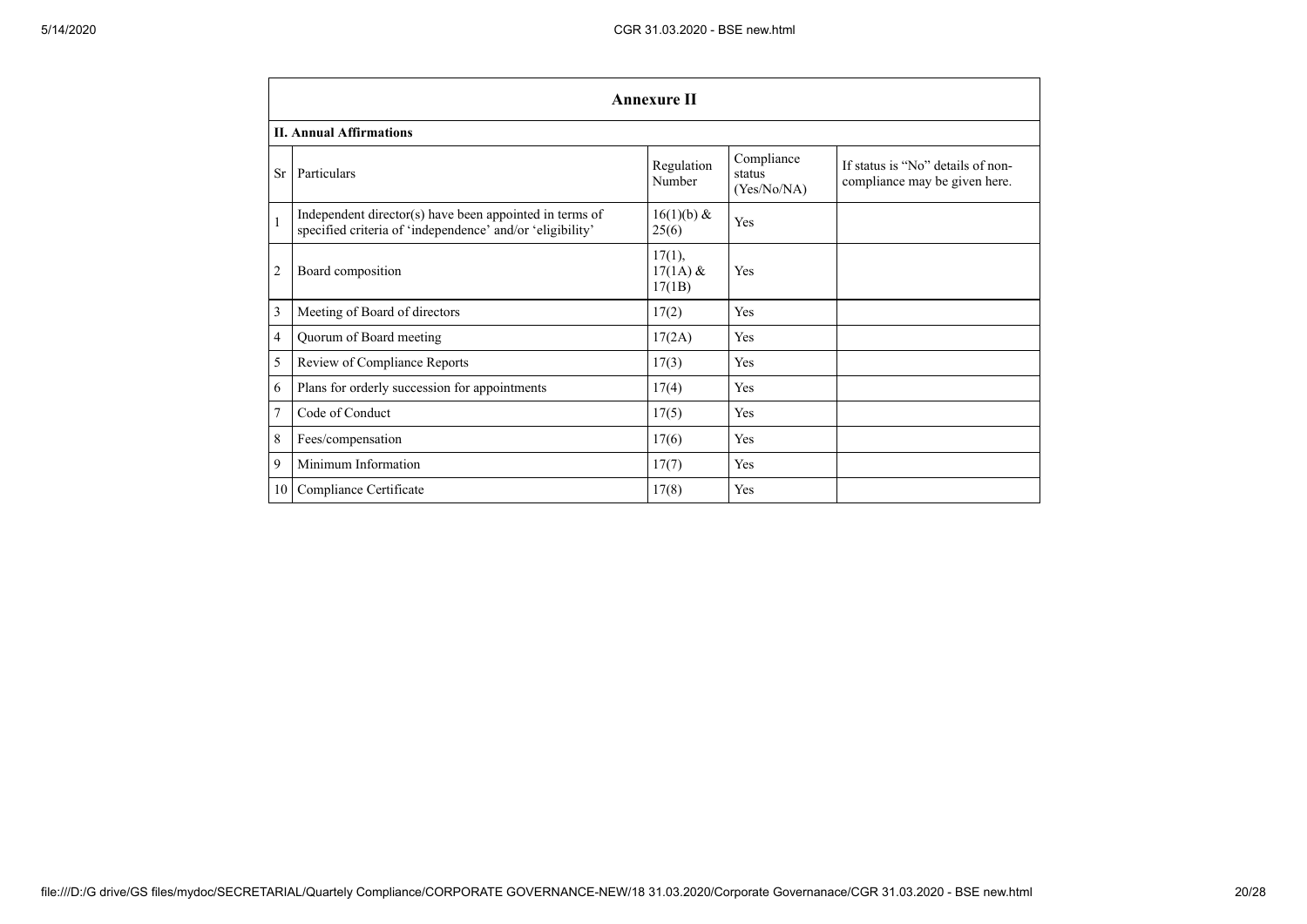|                 | <b>Annexure II</b>                                                |                            |                                  |                                                                   |  |  |
|-----------------|-------------------------------------------------------------------|----------------------------|----------------------------------|-------------------------------------------------------------------|--|--|
|                 | <b>II. Annual Affirmations</b>                                    |                            |                                  |                                                                   |  |  |
| <b>Sr</b>       | Particulars                                                       | Regulation<br>Number       | Compliance status<br>(Yes/No/NA) | If status is "No" details of non-compliance<br>may be given here. |  |  |
| 11              | Risk Assessment & Management                                      | 17(9)                      | Yes                              |                                                                   |  |  |
| 12              | Performance Evaluation of Independent<br><b>Directors</b>         | 17(10)                     | Yes                              |                                                                   |  |  |
| 13              | Recommendation of Board                                           | 17(11)                     | Yes                              |                                                                   |  |  |
| 14 <sup>1</sup> | Maximum number of Directorships                                   | 17A                        | Yes                              |                                                                   |  |  |
| 15              | Composition of Audit Committee                                    | 18(1)                      | Yes                              |                                                                   |  |  |
| 16              | Meeting of Audit Committee                                        | 18(2)                      | Yes                              |                                                                   |  |  |
| 17              | Composition of nomination & remuneration<br>committee             | 19(1) & (2)                | Yes                              |                                                                   |  |  |
| 18              | <b>Quorum of Nomination and Remuneration</b><br>Committee meeting | 19(2A)                     | Yes                              |                                                                   |  |  |
| 19              | Meeting of Nomination and Remuneration<br>Committee               | 19(3A)                     | Yes                              |                                                                   |  |  |
| 20              | Composition of Stakeholder Relationship<br>Committee              | $20(1), 20(2)$ &<br>20(2A) | Yes                              |                                                                   |  |  |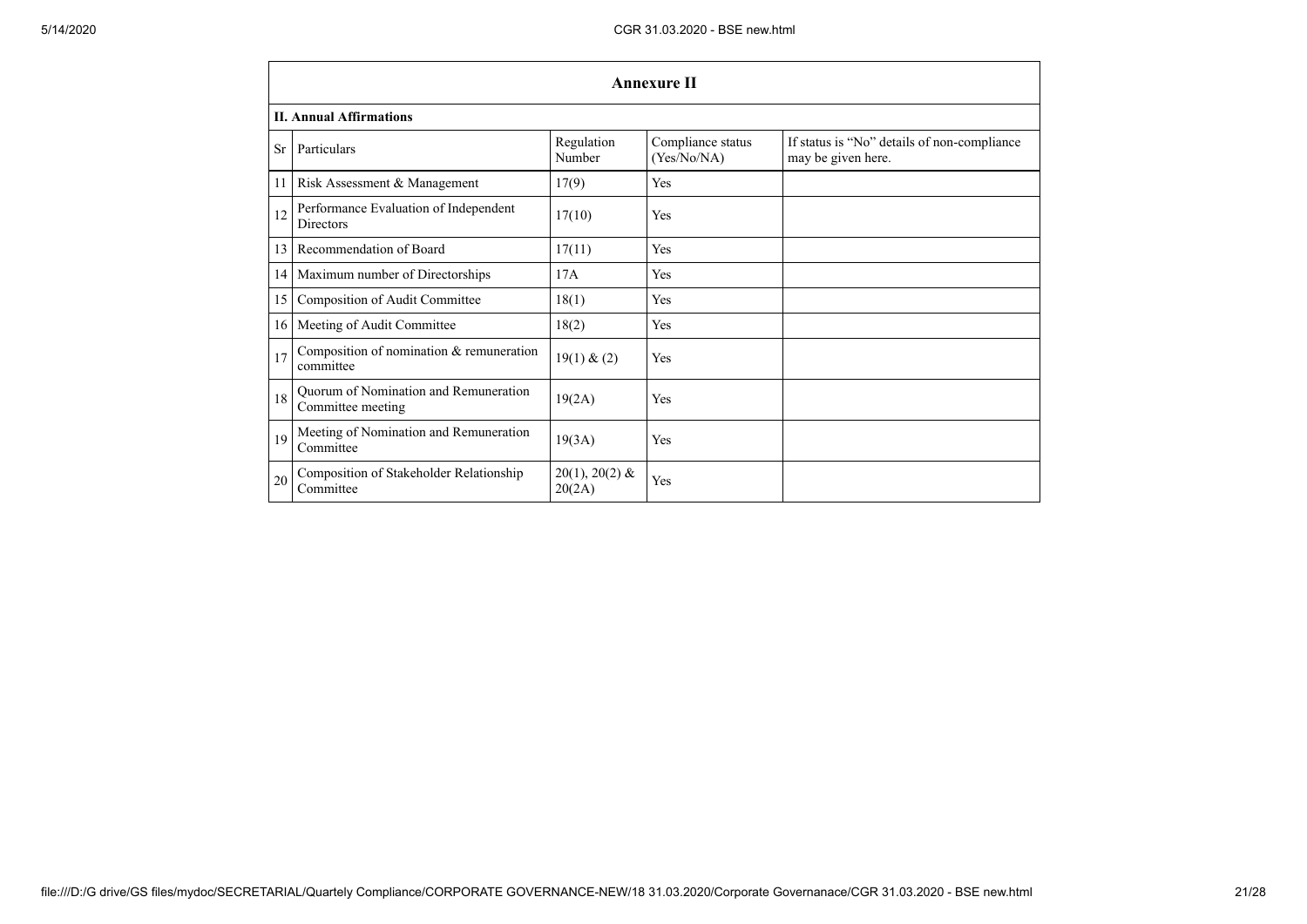|           | <b>Annexure II</b>                                                                     |                                                |                                  |                                                                    |  |
|-----------|----------------------------------------------------------------------------------------|------------------------------------------------|----------------------------------|--------------------------------------------------------------------|--|
|           | <b>II. Annual Affirmations</b>                                                         |                                                |                                  |                                                                    |  |
| <b>Sr</b> | Particulars                                                                            | Regulation<br>Number                           | Compliance status<br>(Yes/No/NA) | If status is "No" details of non-<br>compliance may be given here. |  |
| 21        | Meeting of Stakeholders Relationship Committee                                         | 20(3A)                                         | Yes                              |                                                                    |  |
| 22        | Composition and role of risk management<br>committee                                   | 21(1), (2), (3), (4)                           | <b>NA</b>                        |                                                                    |  |
| 23        | Meeting of Risk Management Committee                                                   | 21(3A)                                         | NA                               |                                                                    |  |
| 24        | Vigil Mechanism                                                                        | 22                                             | Yes                              |                                                                    |  |
| 25        | Policy for related party Transaction                                                   | $23(1)$ , $(1A)$ , $(5)$ ,<br>$(6)(7)$ & $(8)$ | Yes                              |                                                                    |  |
| 26        | Prior or Omnibus approval of Audit Committee for<br>all related party transactions     | 23(2), (3)                                     | Yes                              |                                                                    |  |
| 27        | Approval for material related party transactions                                       | 23(4)                                          | Yes                              |                                                                    |  |
| 28        | Disclosure of related party transactions on<br>consolidated basis                      | 23(9)                                          | Yes                              |                                                                    |  |
| 29        | Composition of Board of Directors of unlisted<br>material Subsidiary                   | 24(1)                                          | NA                               |                                                                    |  |
| 30        | Other Corporate Governance requirements with<br>respect to subsidiary of listed entity | 24(2),(3),(4),(5)<br>$\&(6)$                   | NA                               |                                                                    |  |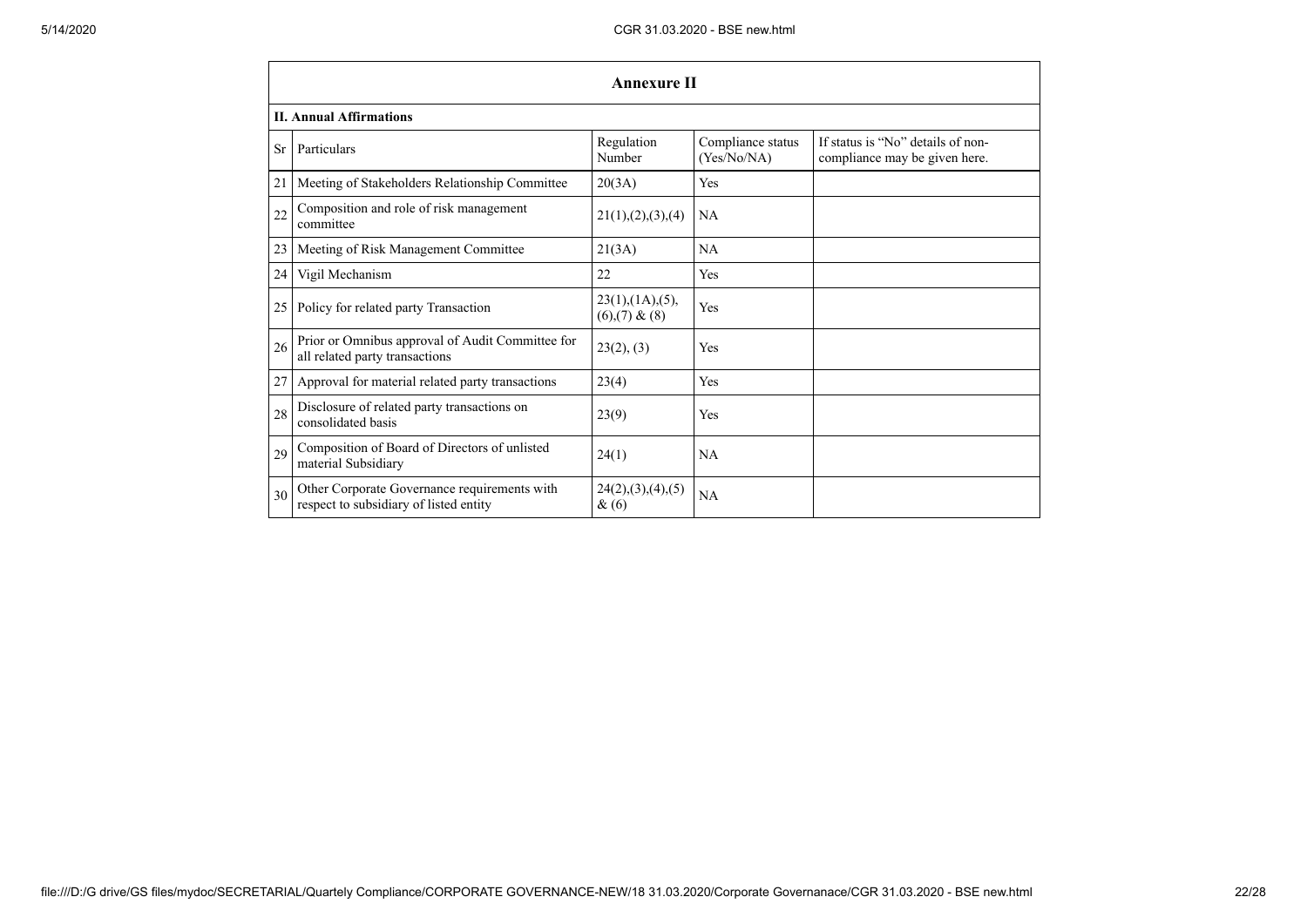|           | <b>Annexure II</b>                                                                                                   |                      |                                     |                                                                    |
|-----------|----------------------------------------------------------------------------------------------------------------------|----------------------|-------------------------------------|--------------------------------------------------------------------|
|           | <b>II. Annual Affirmations</b>                                                                                       |                      |                                     |                                                                    |
| <b>Sr</b> | Particulars                                                                                                          | Regulation<br>Number | Compliance<br>status<br>(Yes/No/NA) | If status is "No" details of non-<br>compliance may be given here. |
| 31        | Annual Secretarial Compliance Report                                                                                 | 24(A)                | Yes                                 |                                                                    |
| 32        | Alternate Director to Independent Director                                                                           | 25(1)                | Yes                                 |                                                                    |
| 33        | Maximum Tenure                                                                                                       | 25(2)                | Yes                                 |                                                                    |
| 34        | Meeting of independent directors                                                                                     | $25(3)$ &<br>(4)     | Yes                                 |                                                                    |
| 35        | Familiarization of independent directors                                                                             | 25(7)                | Yes                                 |                                                                    |
| 36        | Declaration from Independent Director                                                                                | $25(8)$ &<br>(9)     | Yes                                 |                                                                    |
| 37        | D & O Insurance for Independent Directors                                                                            | 25(10)               | <b>NA</b>                           |                                                                    |
| 38        | Memberships in Committees                                                                                            | 26(1)                | Yes                                 |                                                                    |
| 39        | Affirmation with compliance to code of conduct from members of<br>Board of Directors and Senior management personnel | 26(3)                | Yes                                 |                                                                    |
| 40        | Disclosure of Shareholding by Non-Executive Directors                                                                | 26(4)                | Yes                                 |                                                                    |
| 41        | Policy with respect to Obligations of directors and senior<br>management                                             | $26(2)$ &<br>26(5)   | Yes                                 |                                                                    |
|           | Any other information to be provided - Add Notes                                                                     |                      |                                     |                                                                    |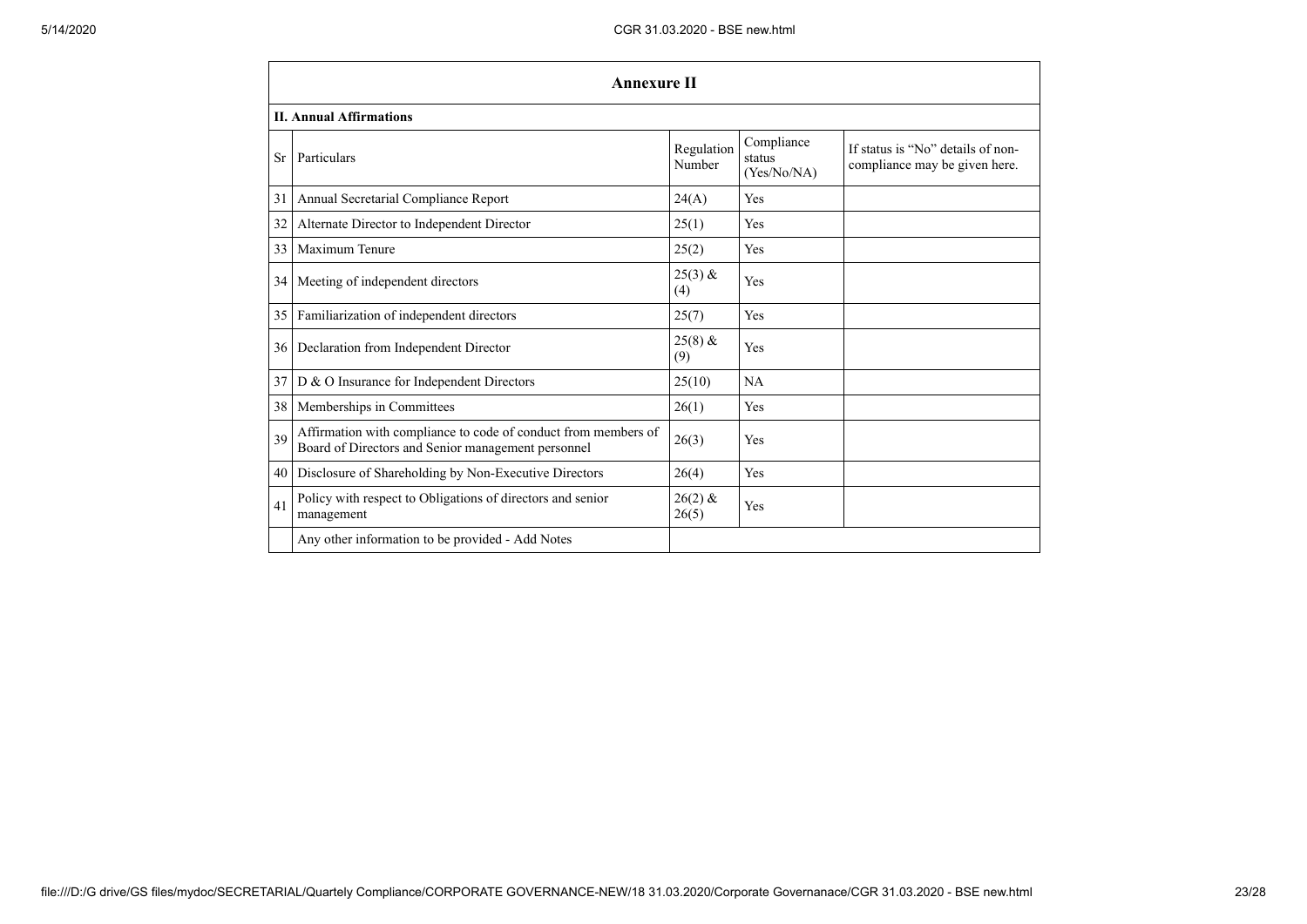|   | Annexure II       |                                          |  |  |
|---|-------------------|------------------------------------------|--|--|
|   | Name of signatory | Vijayamahantesh Khannur                  |  |  |
| ∸ | Designation       | Company Secretary and Compliance Officer |  |  |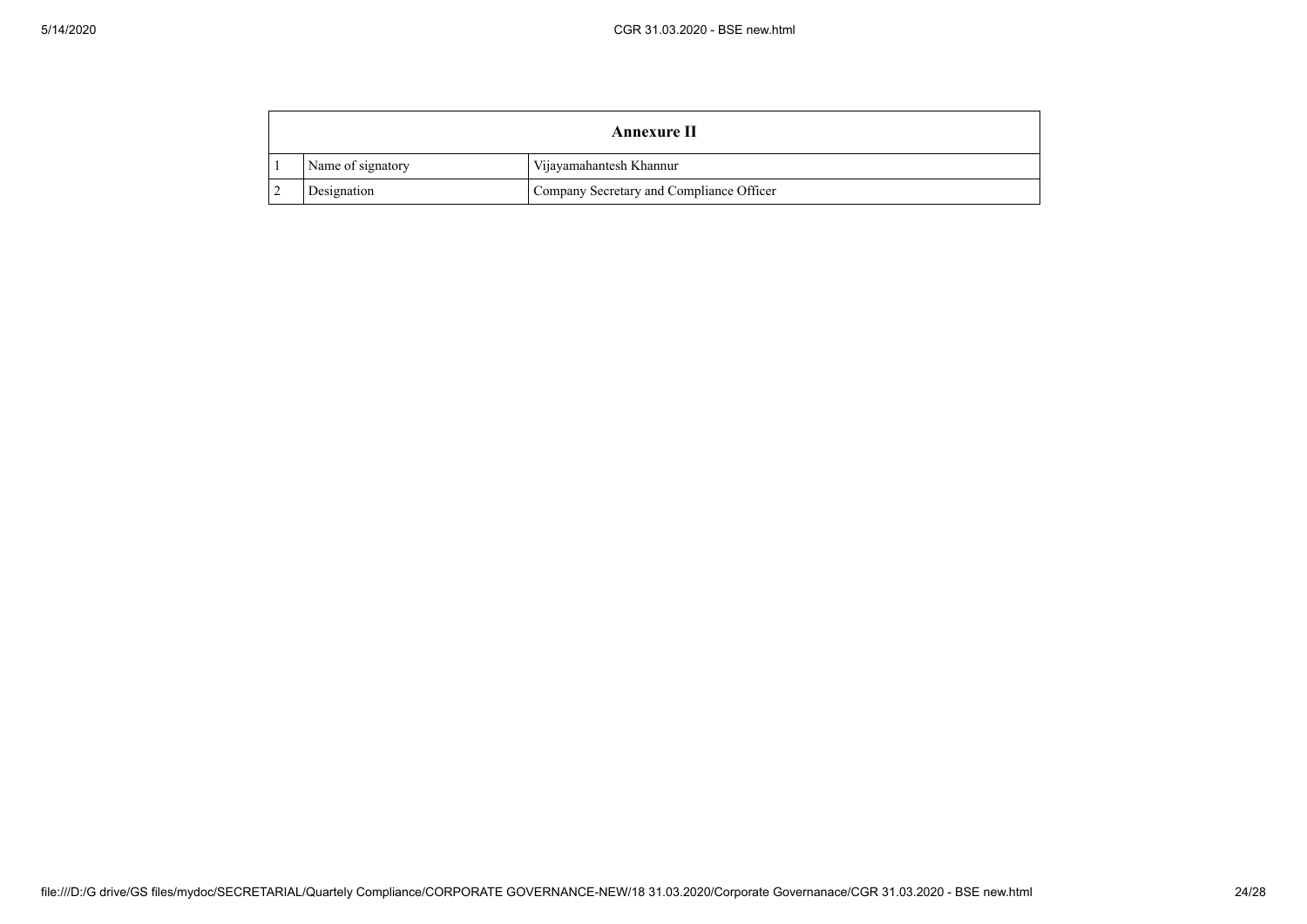|                          | Annexure II                                                                                                                                                           |                                         |  |  |  |
|--------------------------|-----------------------------------------------------------------------------------------------------------------------------------------------------------------------|-----------------------------------------|--|--|--|
| <b>III. Affirmations</b> |                                                                                                                                                                       |                                         |  |  |  |
|                          | <b>Particulars</b>                                                                                                                                                    | <b>Compliance status</b><br>(Yes/No/NA) |  |  |  |
|                          | The Listed Entity has approved Material Subsidiary Policy and the Corporate Governance requirements with<br>respect to subsidiary of Listed Entity have been complied | NA                                      |  |  |  |
|                          | Any other information to be provided                                                                                                                                  |                                         |  |  |  |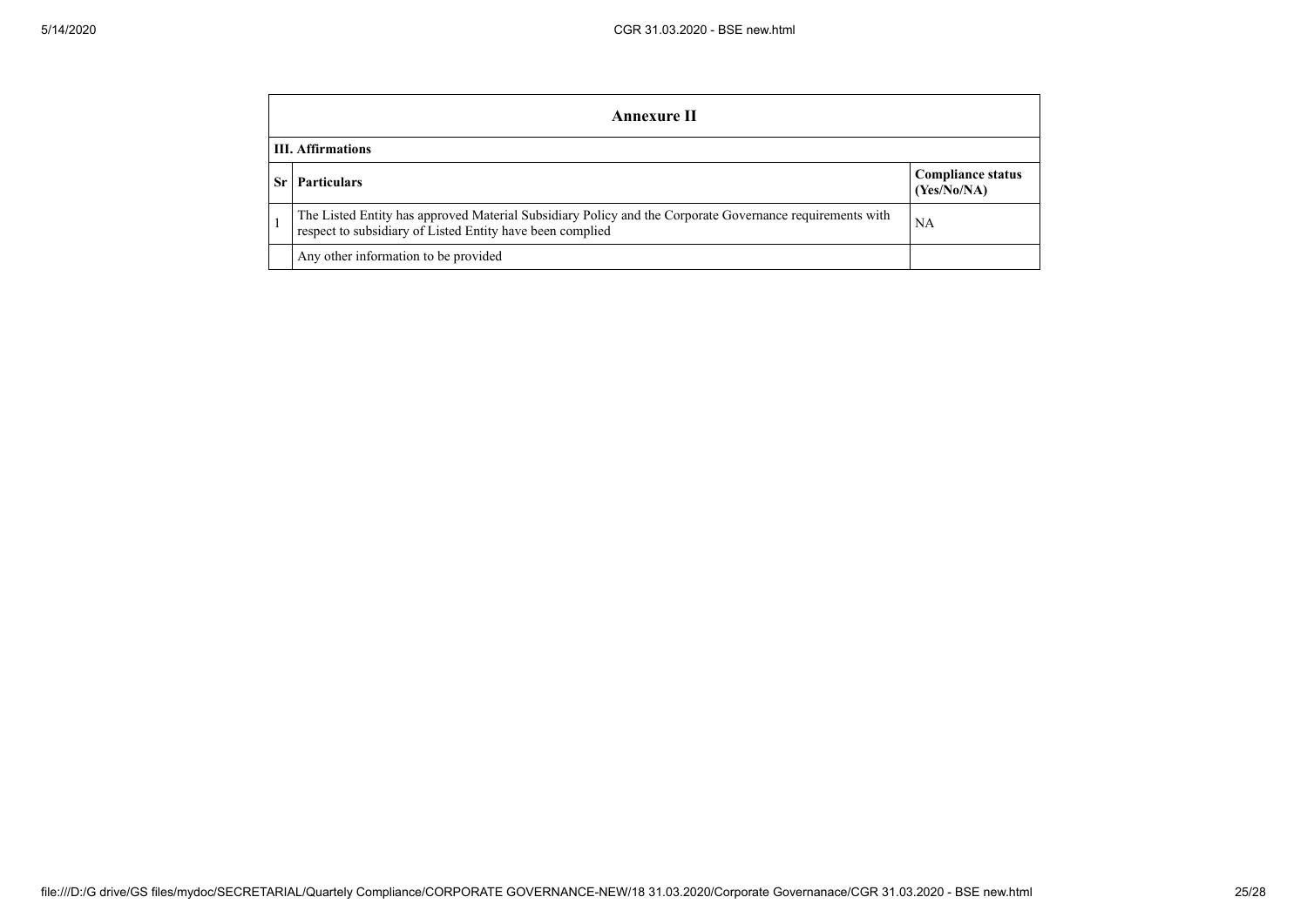| <b>Annexure II</b> |                   |                                          |
|--------------------|-------------------|------------------------------------------|
|                    | Name of signatory | Vijayamahantesh Khannur                  |
|                    | Designation       | Company Secretary and Compliance Officer |